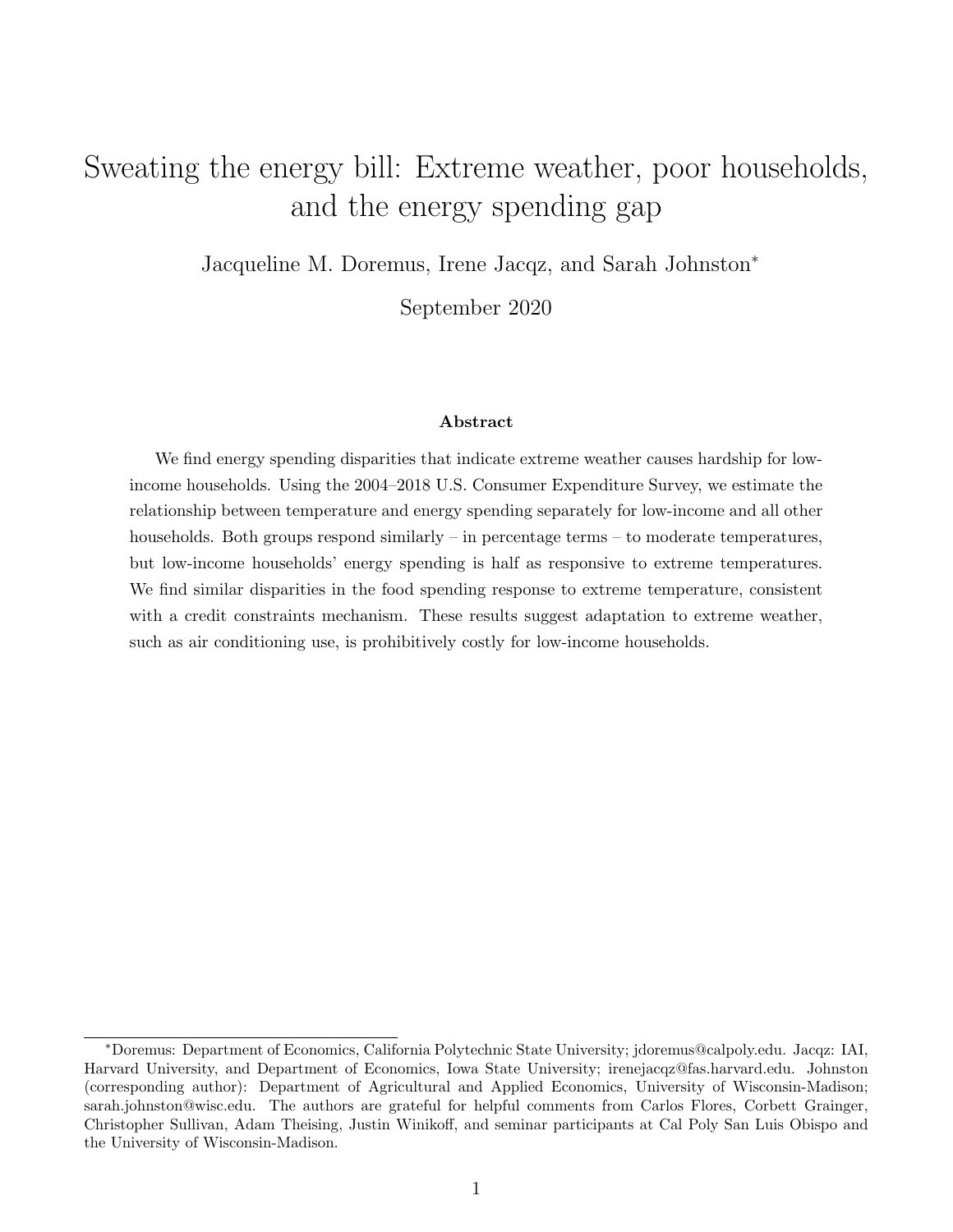## 1 Introduction

Many U.S. households report struggling to pay their energy bills. Eleven percent of households reported keeping their dwelling at an unhealthy or unsafe temperature for at least one month in 2015. Over 20 percent said they reduced or went without basic necessities to pay a home energy bill [\(Energy Information Administration, 2018\)](#page-15-0). These households are disproportion-ately low income [\(Energy Information Administration, 2018\)](#page-15-0), as are households that are *energy* burdened, spending more than 10 percent of household income on energy services [\(Jessel et al.,](#page-16-0) [2019\)](#page-16-0). These hardships exist despite energy assistance and other social programs.

Climate change makes understanding energy insecurity particularly urgent. Air conditioning dramatically reduces the effects of heat exposure on mortality [\(Barreca et al., 2016\)](#page-15-1), but this form of adaptation to a warmer climate is only available if households can afford to run their air conditioners. Households that cannot afford cooling may be more susceptible to the effects of extreme heat, such as increased emergency room visits [\(White, 2017\)](#page-17-0), poor mental health [\(Mullins and White, 2019b\)](#page-16-1), and diminished learning [\(Park et al., 2020\)](#page-16-2). Climate policies also have distributional consequences, and may make energy less affordable. For example, both of Washington state's failed 2016 and 2018 carbon tax initiatives would have increased energy prices, but only one made redistributing revenues to low-income households a priority [\(Anderson et al., 2019\)](#page-15-2).

We estimate the relationship between temperature and energy spending for both low and higher-income households. Our analysis relies on nationally representative, household-level data from the Consumer Expenditure Survey (CEX) for 2004–2018. We pair these data with mean daily temperatures aggregated to counts of days in temperature bins at the state-month level. We estimate the causal effect of additional hot or cold days on energy spending, allowing for heterogeneity by household poverty status. Because we include state-by-month fixed effects, temperature shocks (unseasonably hot or cold weather) provide identifying variation for our estimates.

We find low-income households' energy spending is much less responsive to extreme weather than that of other households. Events like the 2017 polar vortex or the 2011 heat wave can sharply increase exposure to extreme weather: for example, in July 2011, Oklahoma experienced 23 more days with a daily average temperature above 30C (86F) than is typical.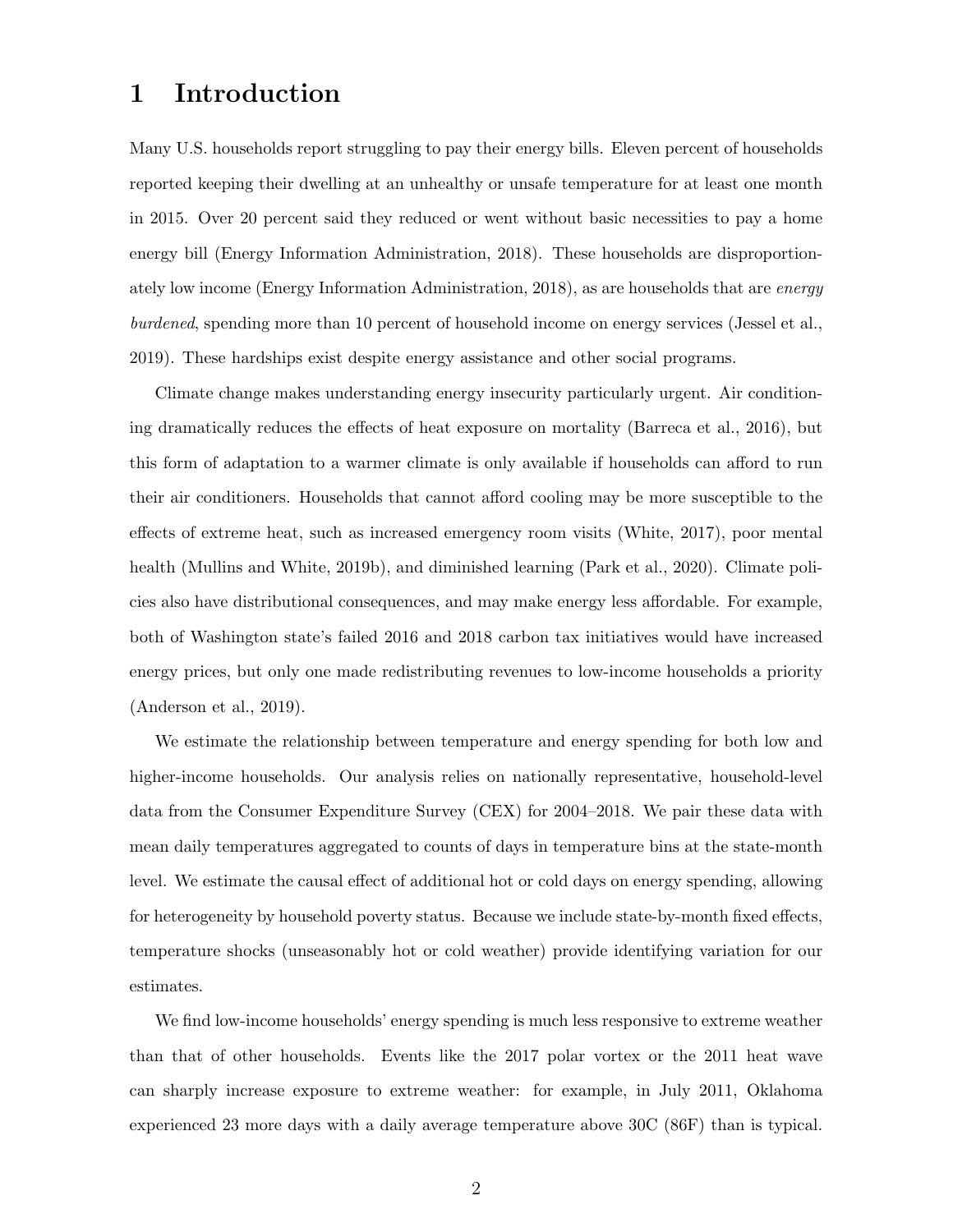We estimate replacing a temperate day (15–20C/59–68F) with a very cold day ( $\langle -5C \rangle \langle 23F \rangle$ increases monthly energy spending by 1.2 percent for higher-income households but only 0.5 percent for low-income households. This difference of 0.7 percentage points, which we refer to as a "poverty gap," is statistically significant. For electricity spending, which better reflects air conditioning use than total energy spending, we also find a statistically significant poverty gap in response to extreme heat. Replacing a temperate day with a very hot day ( $>30C/>86F$ ) increases electricity spending for higher-income households by 0.7 percent but does not increase electricity spending for low-income households.

We find similar poverty gaps for food spending, consistent with low-income households cutting back on necessities to afford their energy bills. While food spending by higher-income households is unaffected by extreme weather, food spending by low-income households falls in response to additional days of extreme heat or cold. The resulting food spending poverty gaps are statistically significant and about twice as large as the energy poverty gaps. We focus on food because it is consistently Americans' third greatest expense category, after housing and transportation, and it is likely more flexible in the short run than the other two [\(Bureau](#page-15-3) [of Labor Statistics, 2019\)](#page-15-3). Liquidity constraints may explain why low-income households are unable to smooth these shocks.

Taken together, these results indicate energy assistance programs fail to adequately insulate low-income households from energy bill shocks. Our nationally-representative estimates corroborate surveys and qualitative studies that find energy insecurity is widespread among low-income households, and imply policies that raise energy prices will disproportionately impact low-income households. The symmetry of our findings – poverty gaps in energy spending that are of similar magnitudes for both hot and cold weather – suggests energy assistance programs focused primarily on winter heating costs may miss a substantial part of the burden of energy bills. While nearly all U.S. households use air conditioning in their home, the largest energy assistance program in the United States allocated over five times as much funding to heating assistance as it did to cooling assistance in 2014 [\(Perl, 2018\)](#page-16-3). As the climate warms, social programs will also need to adapt.

We contribute to the literature by documenting a novel poverty gap in the energy spending response to hot weather. Previous work has found differential responses to extreme cold, and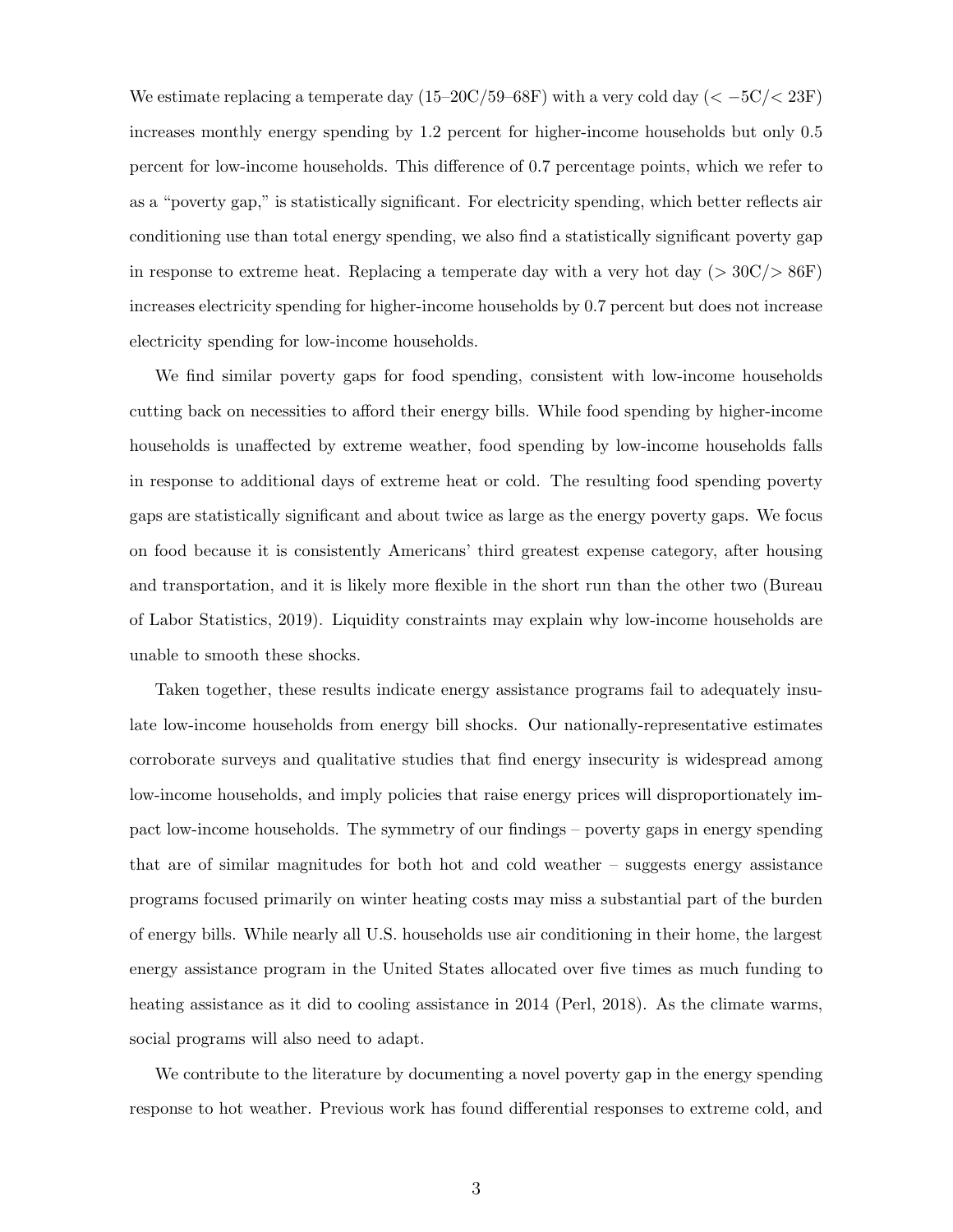we also provide contemporary estimates of this cold weather gap. Using data from 1980– 1998, [Bhattacharya et al.](#page-15-4) [\(2003\)](#page-15-4) finds low-income households spend less on energy and food in response to extreme cold, compared to other households. More recently, [Beatty et al.](#page-15-5) [\(2014\)](#page-15-5) finds similar poverty gaps in response to unseasonable cold in the United Kingdom.<sup>[1](#page-0-0)</sup> Previous work also suggests the spending disparities we document lead to health disparities. [Frank et](#page-16-4) [al.](#page-16-4) [\(2006\)](#page-16-4) links participation in energy assistance to improved nutrition among low-income children; [Nord and Kantor](#page-16-5) [\(2006\)](#page-16-5) finds an association between increased energy costs and food insecurity; and [Chirakijja et al.](#page-15-6) [\(2019\)](#page-15-6) finds higher home heating costs increase mortality, especially in low-income counties.

We also contribute to the literature describing how climate damages vary across populations. These papers highlight the protective role of income and social programs in responding to extreme temperature, and imply low-income households are distinctly vulnerable to temperature shocks. [Mullins and White](#page-16-6) [\(2019a\)](#page-16-6) finds access to health care mitigates the effect of heat on mortality, and [Garg et al.](#page-16-7) [\(Forthcoming\)](#page-16-7) shows income lessens the effect of heat on test scores. Globally, increases in both temperatures and incomes will drive air conditioner adoption [\(Davis and Gertler, 2015\)](#page-15-7). Finally, [Barreca et al.](#page-15-1) [\(2016\)](#page-15-1) attribute dramatic reductions in heat-related mortality to air conditioner access. Our results contextualize this finding. In countries like the United States, where income inequality is high and adoption is approaching saturation, air conditioner operating costs may be just as important as access for the distribution of climate damages.

# 2 Energy insecurity and energy assistance

Household energy consumption is an adaptive response to extreme outdoor temperatures: adequate indoor heating in cold weather and cooling in hot weather can prevent not just discomfort but severe health consequences, including mortality.<sup>[2](#page-0-0)</sup> On average, people increase energy use in response to extreme temperatures [\(Deschenes and Greenstone, 2011;](#page-15-8) [Davis and](#page-15-7) [Gertler, 2015;](#page-15-7) [Hsiang et al., 2017\)](#page-16-8).

<sup>&</sup>lt;sup>1</sup>[Beatty et al.](#page-15-5) [\(2014\)](#page-15-5) does not find a hot weather spending gap, possibly because weather in the U.K. is more temperate, and few households have air conditioning.

<sup>2</sup>Extreme temperatures, and especially extreme heat, increase mortality [\(Deschenes and Moretti, 2009;](#page-15-9) [Deschenes](#page-15-8) [and Greenstone, 2011;](#page-15-8) [Burgess et al., 2017\)](#page-15-10), and [Barreca et al.](#page-15-1) [\(2016\)](#page-15-1) finds that air conditioner adoption reduces heat-related mortality.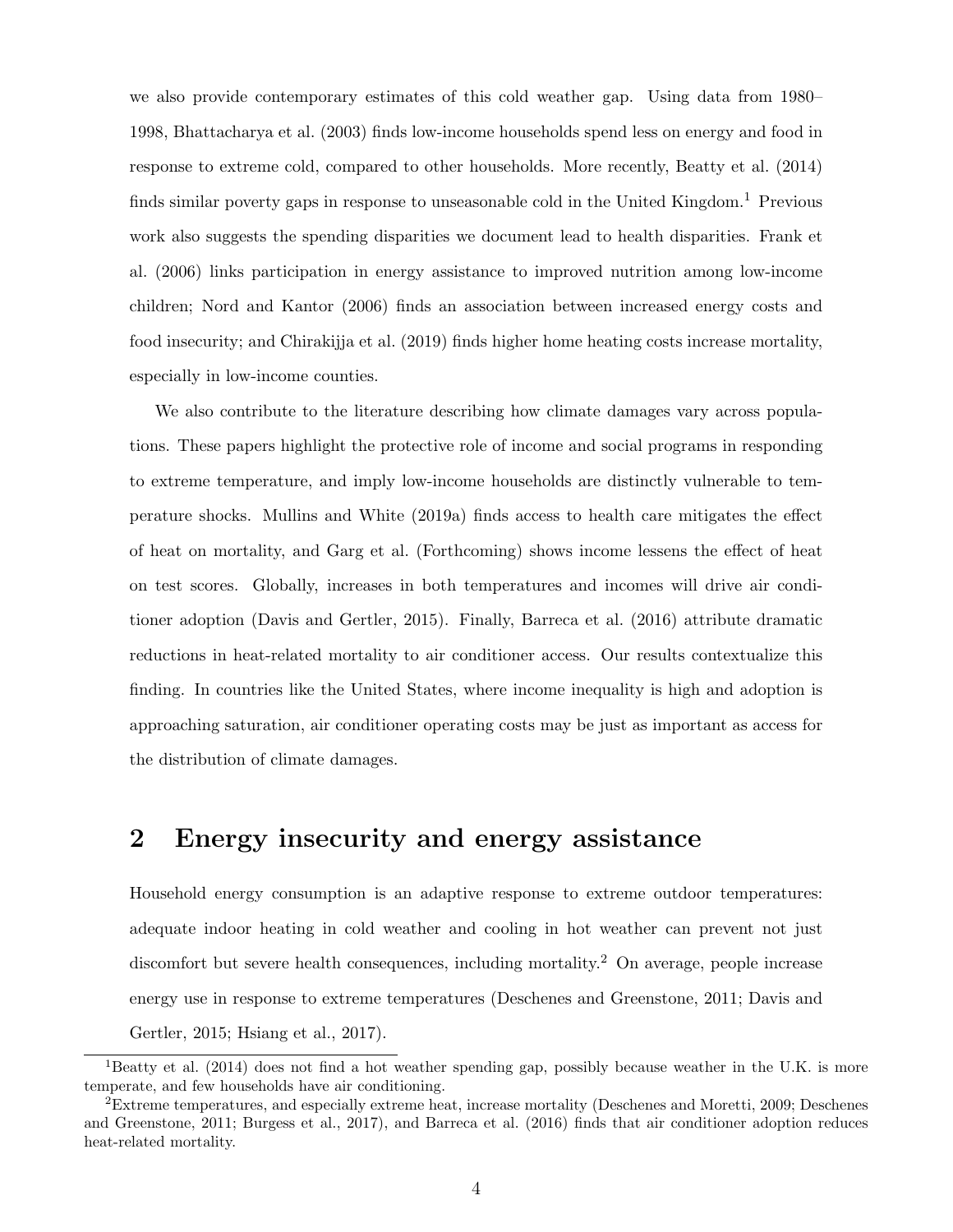However, this heating and cooling response to extreme temperature is costly, and these costs are not trivial for low-income households. The related concepts of energy insecure and energy burdened describe, respectively, households "unable to adequately meet household energy needs" and that spend a large percentage (typically greater than 10 percent) of their income on energy services [\(Jessel et al., 2019\)](#page-16-0). In a detailed qualitative study, Hernández [\(2016\)](#page-16-9) documents substantial hardship among energy-burdened households struggling to pay high utility bills. These hardships include the accumulation of debt, service interruptions, physical discomfort, and the mental load of managing consumption and costs.[3](#page-0-0)

Households that lack emergency savings and access to credit may be more sensitive to atypically high energy bills. These bills strain household finances in a way similar to other unanticipated expenses, such as car repairs or medical bills [\(Gjertson, 2016\)](#page-16-10). [Cullen et al.](#page-15-11) [\(2005\)](#page-15-11) studies how households without substantial assets smooth consumption shocks caused by higher energy bills, finding households had sufficient liquidity to accommodate anticipated changes in disposable income, but were unable to buffer even modest unanticipated shocks.

Recognizing the risks of energy insecurity, social programs exist to help households with their energy bills. The largest such assistance program is LIHEAP, a federal block grant program that provides over \$3 billion annually to states for heating assistance, cooling assistance, crisis assistance, and weatherization [\(Perl, 2018\)](#page-16-3). [Murray and Mills](#page-16-11) [\(2014\)](#page-16-11) finds LIHEAP reduces energy insecurity, and [Frank et al.](#page-16-4) [\(2006\)](#page-16-4) finds a positive association between LIHEAP participation and children's health. States and utilities may also supplement LIHEAP funding with additional energy assistance. Despite these programs' size and apparent benefits, takeup and overall participation are low: only 22 percent of eligible households, and less than 5 percent of all households, received energy assistance nationwide in recent years [\(Falk et al.,](#page-15-12) [2015;](#page-15-12) [U.S. Census, 2018\)](#page-17-1).

### 3 Data

Our analysis focuses on the period from 2004–2018 and our unit of observation is a household in a state, month, and year. We link consumer expenditures on utilities (energy) and groceries

<sup>&</sup>lt;sup>3</sup>This mental burden of energy insecurity is consistent with the bandwidth costs described in [Schilbach et al.](#page-17-2) [\(2016\)](#page-17-2).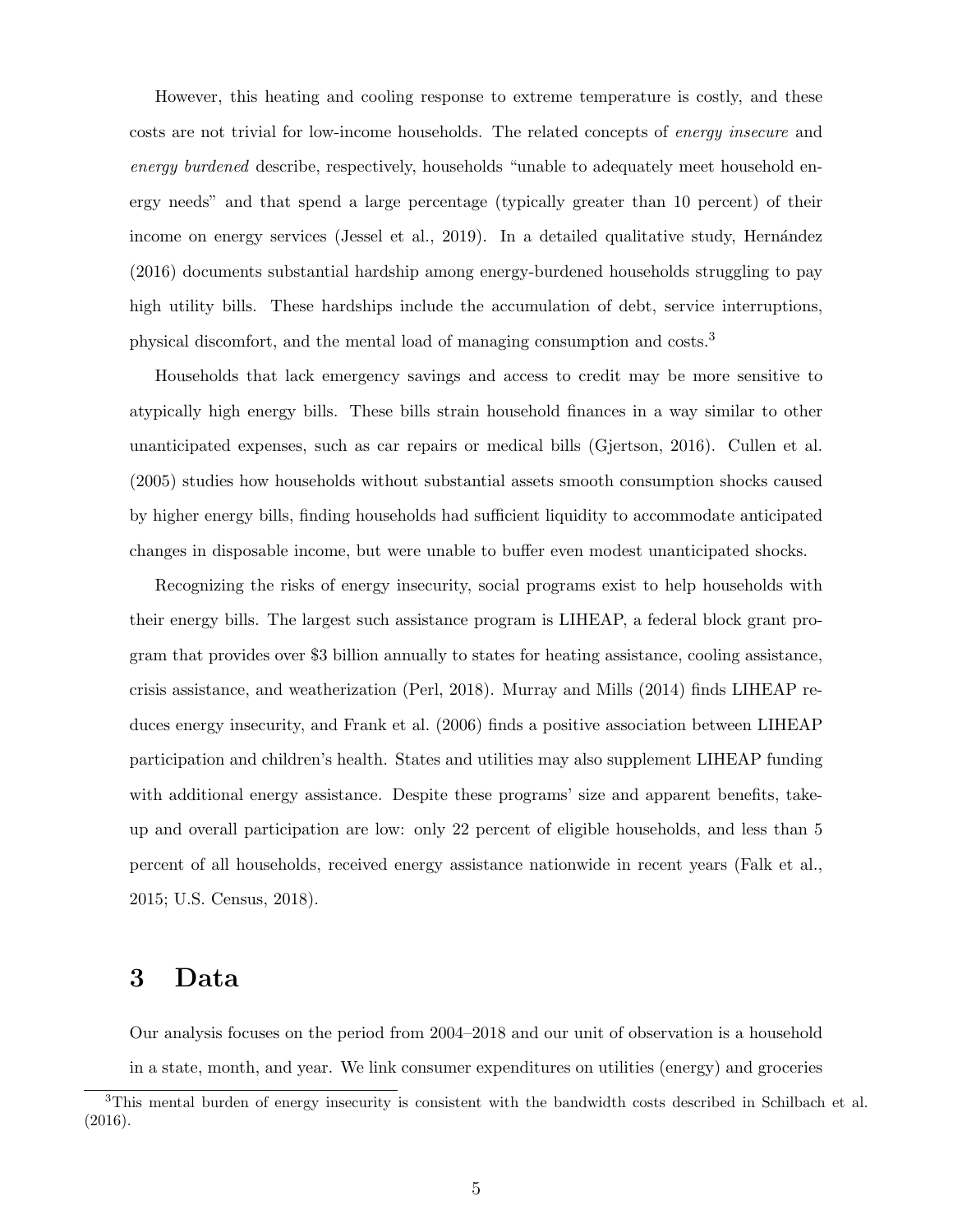(food), to monthly data on temperature and precipitation.

#### 3.1 BLS Consumer Expenditure Survey

Household data come from the Bureau of Labor Statistics' Consumer Expenditure Survey Public-use Microdata (CEX). The CEX is a nationally representative survey designed to provide a complete picture of U.S. households' finances and demographics. The Interview Survey (IS) collects information about household spending on major and less-frequent purchases (such as cars, rent, and utilities), and the Diary Survey (DS) better captures frequent or minor purchases, such as food.[4](#page-0-0) For both surveys, observations are individual consumer units, defined as financially independent households or individuals, and referred to here as households for convenience. Each sample consists of different households and is independently nationally representative with provided sample weights.<sup>[5](#page-0-0)</sup>

For our analysis we use observations of a household in a particular state, month, and year. Household energy expenditures (from the IS) are the sum of reported bills across all fuel types (such as electricity, fuel oil, and natural gas).<sup>[6](#page-0-0)</sup> We restrict the IS panel to households with positive fuel purchases. For food expenditures (from the DS), we focus on food spending for consumption in the home ("food in"), but also consider all food spending, which includes fast food and restaurants, including take-out and delivery. We extrapolate from weekly to monthly expenses by multiplying by the number of weeks in each month.

We use annual income and the number of individuals in the household to categorize a household's status with respect to the federal poverty line (FPL). This is a simple indicator of relative household poverty, and also meaningful because various thresholds correspond to eligibility for numerous assistance programs, including LIHEAP, SNAP, and Medicaid.

Summary statistics for these data over our study period (2004–2018) are shown in Table

[1.](#page-18-0) The median household spends about 166 dollars per month on fuel for the home and 457

<sup>4</sup>Both survey components collect data on utilities and food purchases, and both collect households' income and demographic data. Given the strengths and weaknesses of each survey, we follow the BLS in their choice of survey for summary analysis, and use the IS to study utility expenditures, and the DS to study food expenditures.

<sup>&</sup>lt;sup>5</sup>In order to protect respondent privacy, the BLS suppresses states of residence for observations from Missouri, Montana, New Mexico, North Dakota, South Dakota, and Wyoming for both CEX surveys, and so they are omitted from our analysis. Alaska and Hawaii are excluded from our weather data. The remainder of states comprise our sample.

<sup>6</sup>Of course, not all home energy consumption goes towards heating and cooling—other uses include cooking, appliances, lighting, and heating water—but we are unable to differentiate these.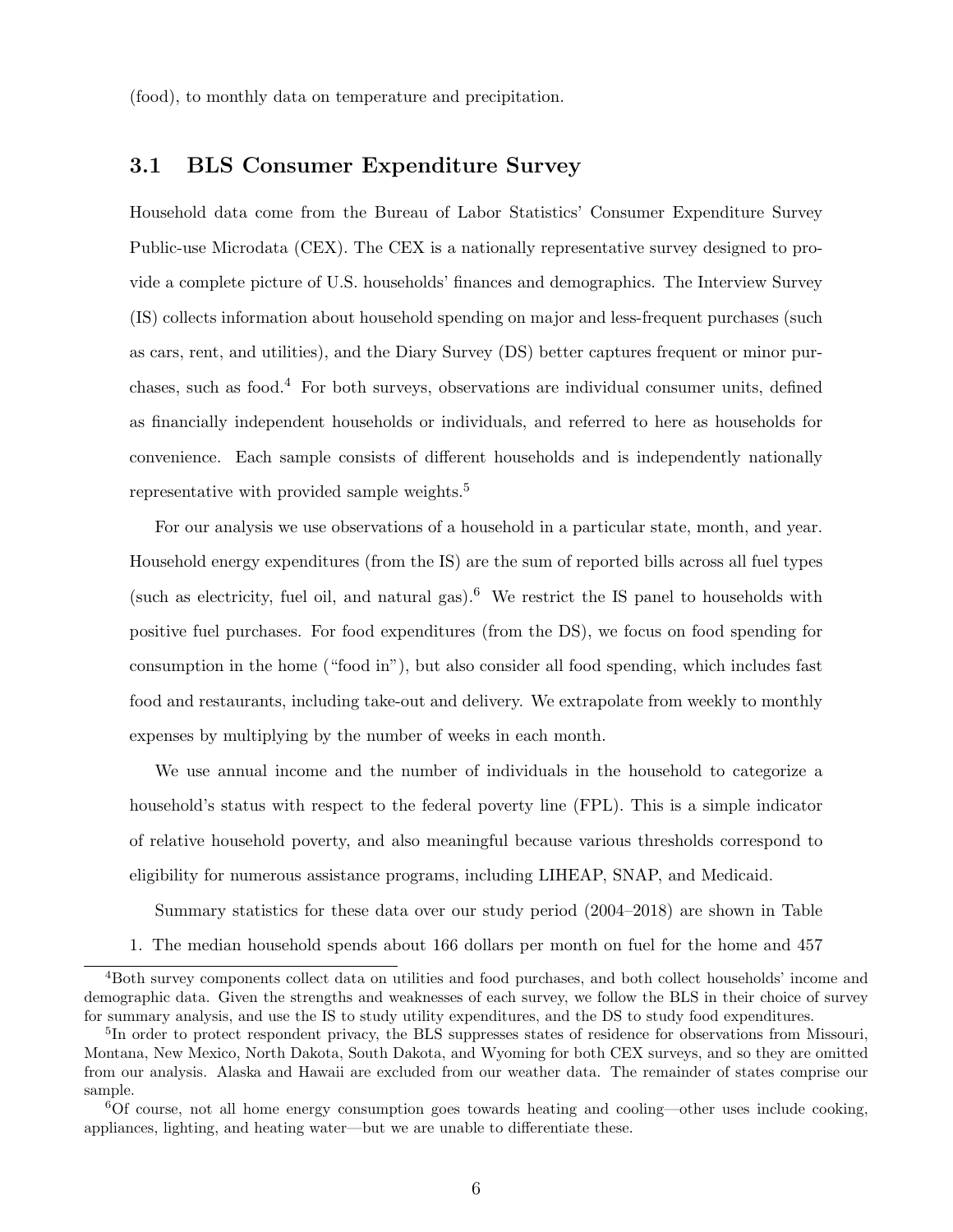dollars per month on food for consumption in the home. About one quarter of households have incomes and family sizes that put them under the FPL, and about one third are classified as under 150 percent of the FPL.

#### 3.2 Weather and other controls

We use daily, gridded weather data from [Schlenker](#page-17-3) [\(2020\)](#page-17-3), which are based on the PRISM weather data for the contiguous United States, and derived from a fixed set of weather stations. Because our household data is only geographically precise to the state level, we aggregate the gridded data by matching cells to their county (using the included crosswalk) and creating a county population-weighted average for each state.<sup>[7](#page-0-0)</sup> Daily mean temperatures are the average of the reported minimum and maximum at the grid cell-level before aggregation.

We characterize exposure to weather using counts of the number of days in each state, month, and year during which the mean temperature fell in a particular five-degree Celsius window (bin). This approach follows a large literature and allows for non-linear relationships between temperature and our outcome variables. Our preferred specification uses eight of these bins: under –5 degrees, –5–0 degrees, and so on, up to over 30 degrees. We also estimate and include results for alternate bin choices.

We also report in Table [1](#page-18-0) the average number of days in the extreme temperature bins from 2004–2018. We define extremes as average temperatures below –5C and above 30C, and show the full distribution of mean daily temperatures over our study period in Figure [A.1.](#page-19-0) Additional summary statistics are provided in Table [A.1.](#page-18-0)

## 4 Empirical Framework

We first estimate the relationship between weather and monthly energy spending. We then test whether responses are the same for low-income and higher-income households, and conduct a similar analysis for food spending.

We use temperature bins to flexibly estimate the response to extreme weather, as is common in the climate change literature [\(Deschenes and Greenstone, 2011;](#page-15-8) [Barreca et al., 2016;](#page-15-1) [Hsiang,](#page-16-12)

<sup>7</sup>County populations are from the Census and vary annually.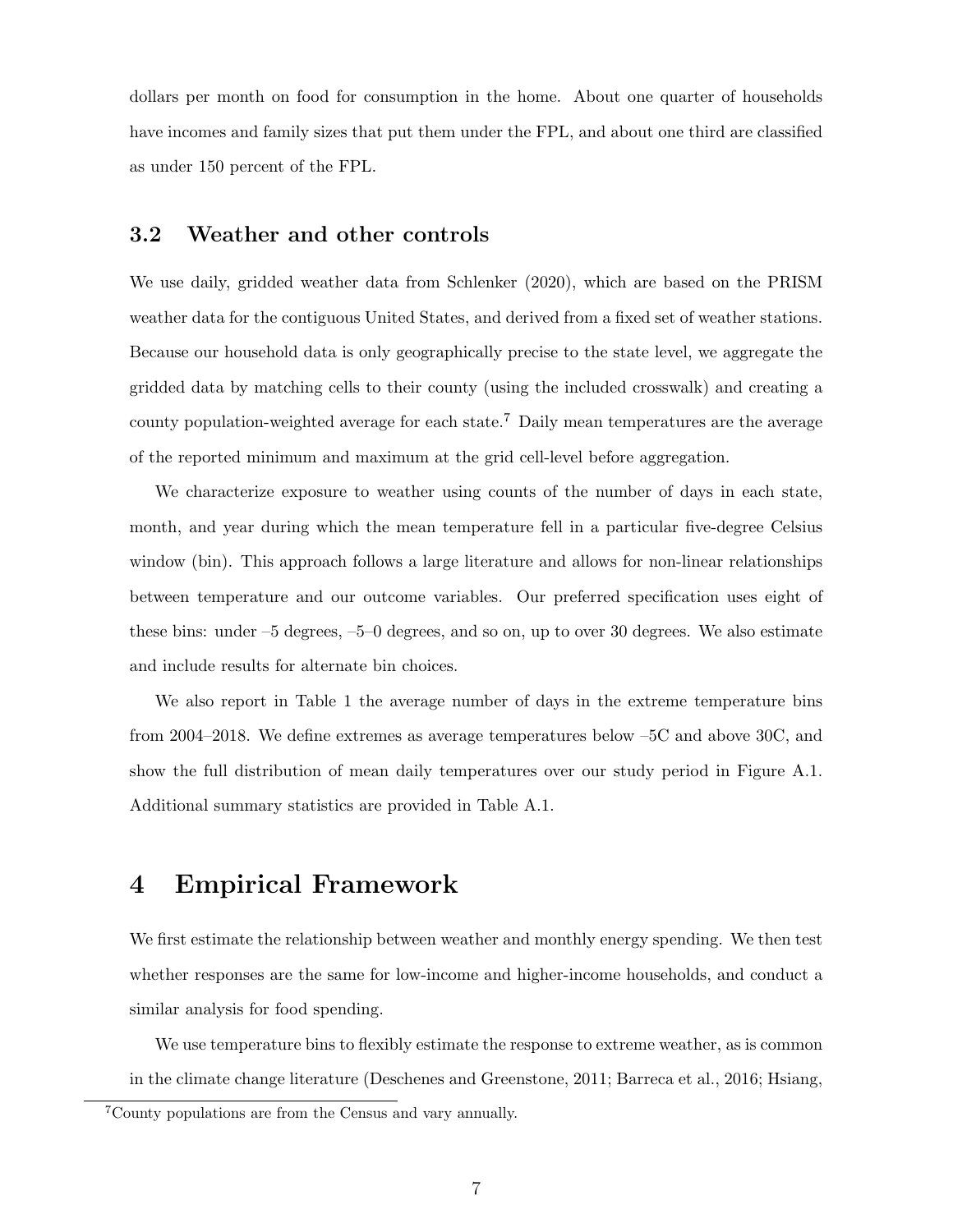[2016;](#page-16-12) [Mullins and White, 2019b\)](#page-16-1). While our spending data is at the household level, we only observe the state where households live, not their exact location. A temperature bin  $Temp_{j, smy}$ is the number of days in month  $m$  where the average temperature in state  $s$  fell within the  $j<sup>th</sup>$  5C-degree bin. Because we include state-by-month fixed effects in all specifications, results capture responses to deviations from average weather. Our main specification is

<span id="page-7-1"></span>
$$
i\text{hs}(Spend_{imy}) = \sum_{j=1}^{J} \beta_j Temp_{j, smy} + X_{imy} + \delta_{sm} + \gamma_{my} + \phi_{iy} + \epsilon_{imy}
$$
(1)

where ihs  $(Spend_{imy})$  is the inverse hyperbolic sine (IHS) of spending by household i in month m in year y. We include state-by-month fixed effects,  $\delta_{sm}$ , and month-by-year fixed effects,  $\gamma_{my}$ . We also include household size by year FE,  $\phi_{iy}$ . The set of temperature bins J omits one reference bin, the 15-20C degree bin. We cluster standard errors at the state level and weight by the CEX sampling weights.

We also control for other determinants of household spending,  $X_{imy}$ . We control for the age, sex, race, and education of the reference individual. We also control flexibly for both the number of children and the number of elderly. While month-year fixed effects capture the aggregate business cycle, we include the monthly state-level unemployment rate from the BLS to capture local economic conditions. Finally, we control for precipitation and its square.

To allow for differential effects of weather on spending for low-income households, we interact the temperature bins with an indicator variable for the household's poverty status:

<span id="page-7-0"></span>
$$
\text{ihs}(Spend_{imy}) = \sum_{j=1}^{J} \beta_j Temp_{j,smy} + \sum_{j=1}^{J} \alpha_j Temp_{j,smy} \times 1[1.5 FPL_{isy}]
$$
\n
$$
+ 1[1.5 FPL_{isy}] + X_{ismy} + \delta_{sm} + \gamma_{sy} + \phi_{iy} + \epsilon_{ismy}
$$
\n
$$
(2)
$$

where  $1[1.5 FPL_{iy}]$  is an indicator for whether household i is under 150 percent of the federal poverty line (FPL). This cutoff is often used to determine eligibility for energy assistance. Throughout, we refer to households under 150 percent of the FPL as "low income."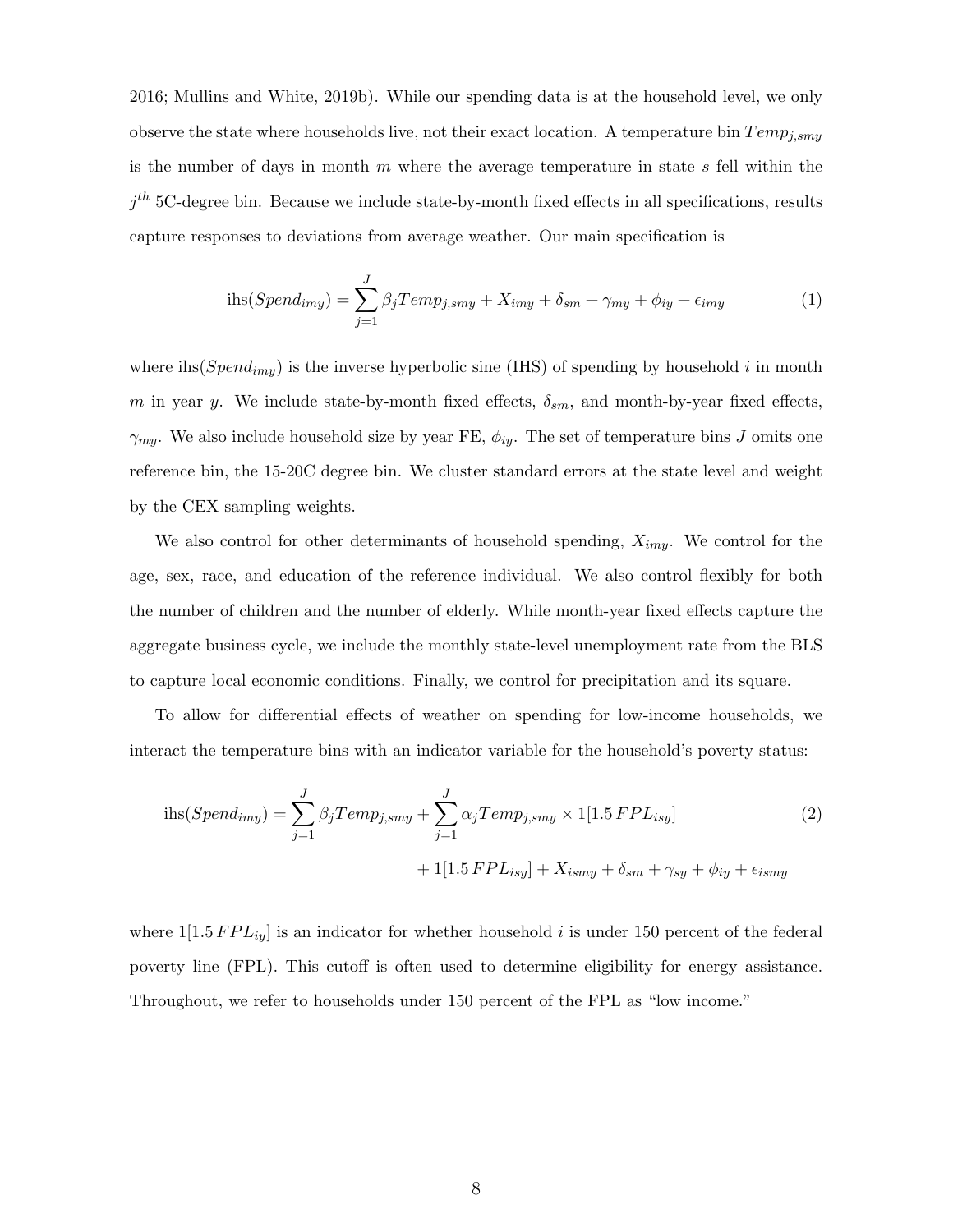## 5 Results

We present results for energy and then food spending. Though we assess the two separately, we hypothesize that high energy spending due to weather shocks may constrain food spending for low-income households.

#### 5.1 Energy Spending

Figure [1a](#page-19-0) documents the expected U-shaped pattern in the energy spending response to temperature: households spend more when weather is extreme. When a day in the 15–20C bin is replaced with a day in the under −5C bin, monthly energy spending increases by 1 percent. Similarly, when a day in the 15–20C bin is replaced with a day in the over 30C bin, energy spending increases by 0.5 percent.

We find meaningful differences in the response to extreme weather by household poverty status. Lower-income households' fuel spending matches all other households' spending, except at the extremes of the temperature distribution, where it is substantially lower. Table [2](#page-20-0) reports regression results using our baseline specification with interactions (Equation [2\)](#page-7-0), for all energy spending and by fuel type, and this relationship is visualized in Figure [1b](#page-19-0). For cold weather, when a day in the 15–20C bin is replaced with a day in the under −5C bin, low-income households increase spending by 0.7 percent, or \$1.05, less than higher income households. This effect is driven by spending on natural gas. When a day in the 15–20C bin is replaced with a very hot day (one in the over 30C bin), low-income households increase spending by 0.4 percent, or \$0.33, less than higher income households. The effect is larger and more precisely estimated for electricity, which is consistent with this spending being driven by air conditioner use. Appendix Table [A.2](#page-20-0) shows estimates vary as expected when we change the cutoffs for the most extreme bins.

### 5.2 Food Spending

Food spending is not very responsive to extreme weather for the average household: the effects on food spending of replacing a 15–20C day with a day below –5C or a day above 30C are not statistically different from zero. The point estimates are also small, implying a decrease in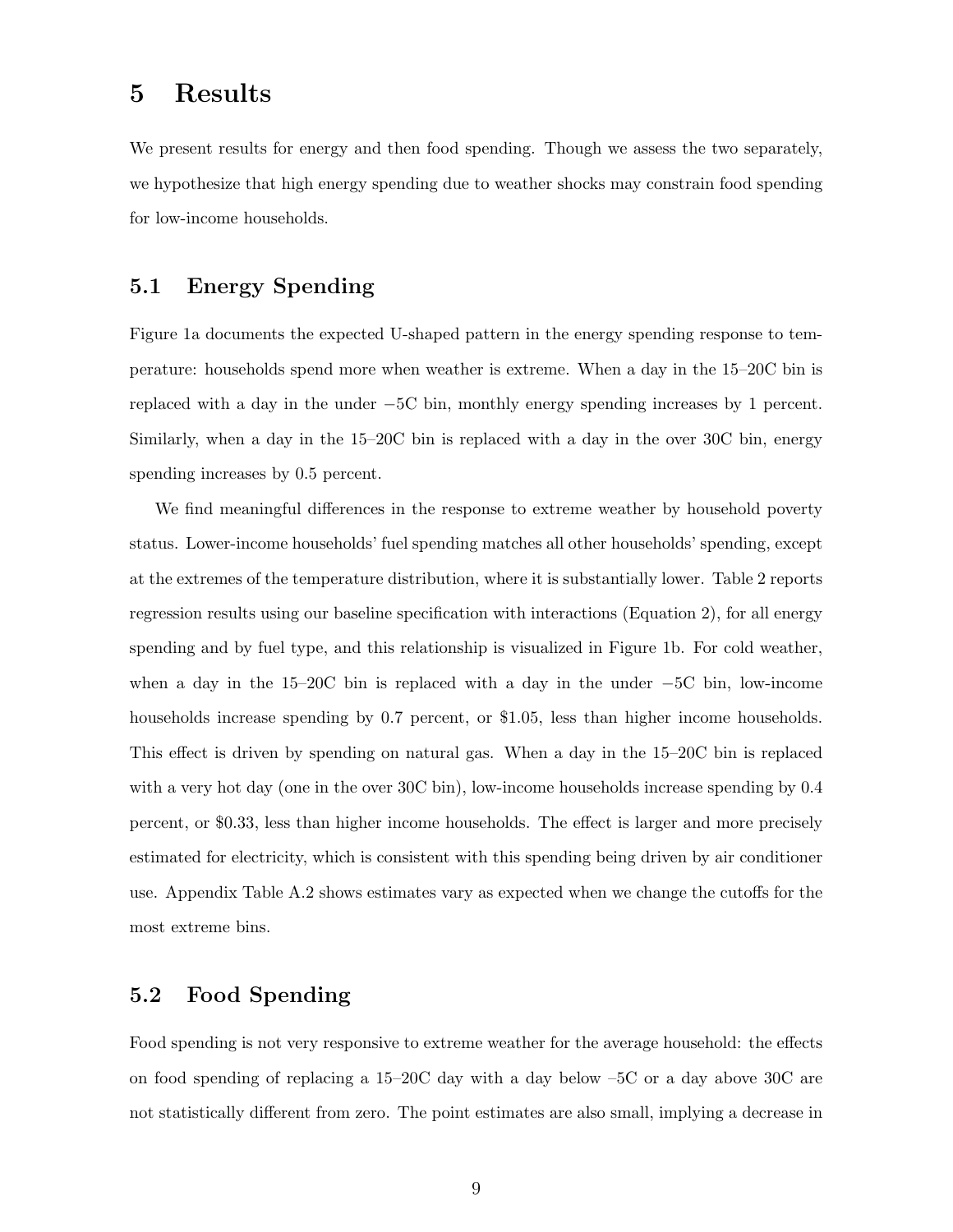food spending of 0.2 percent for extreme cold and an increase of 0.3 percent for extreme heat.

As with energy, however, we find food spending poverty gaps for both extreme cold and extreme heat. Table [3](#page-21-0) presents estimates for three measures of spending: any food spending, grocery spending, and total food spending. When a day in the 15–20C bin is replaced with a day in the < −5C bin, low-income households are 0.3 percent less likely to buy any food in the survey week than higher income households. Low-income households also respond by spending 1.2 percent less on groceries and 1.9 percent less on all food than higher income households. In levels, this gap is \$2.35 for groceries and \$3.12 for all food. At the other extreme, when a day in the  $15-20C$  bin is replaced with a day in the  $> 30C$  bin, low-income households are again 0.3 percent less likely to buy any food than higher income households. The corresponding gaps in spending are 2.2 percent for groceries and 2.0 percent for all food spending, or \$3.88 and \$4.14 in levels.

#### 5.3 Lagged effects

We next turn to models with lagged weather variables. If these poverty gaps are due to liquidity constraints, they may appear in the month following unseasonable weather when the household pays its energy bill. Finding lagged effects would suggest these gaps are due to budget constraints rather than other behavioral changes related to weather. For diary survey weeks that occur early in a given month, the previous month's weather may also better reflect recent conditions.

We find the effects of last month's weather on spending are similar to contemporaneous effects (Table [4\)](#page-22-0). For energy spending, the coefficients on last month's  $\lt$  -5C bin and its interaction with poverty status are nearly identical to this month's coefficients. For hot days, lagged and contemporaneous effects are similar, but only the lagged poverty interaction is statistically significant. In both cases, point estimates for contemporaneous effects are slightly smaller when lags are included. Estimates for the effects of weather on food spending are less precisely estimated when we include lags. However, point estimates for the poverty interactions are consistently large and negative, and contemporaneous interactions are statistically significant. We find a similar pattern for specifications with energy and food spending in levels.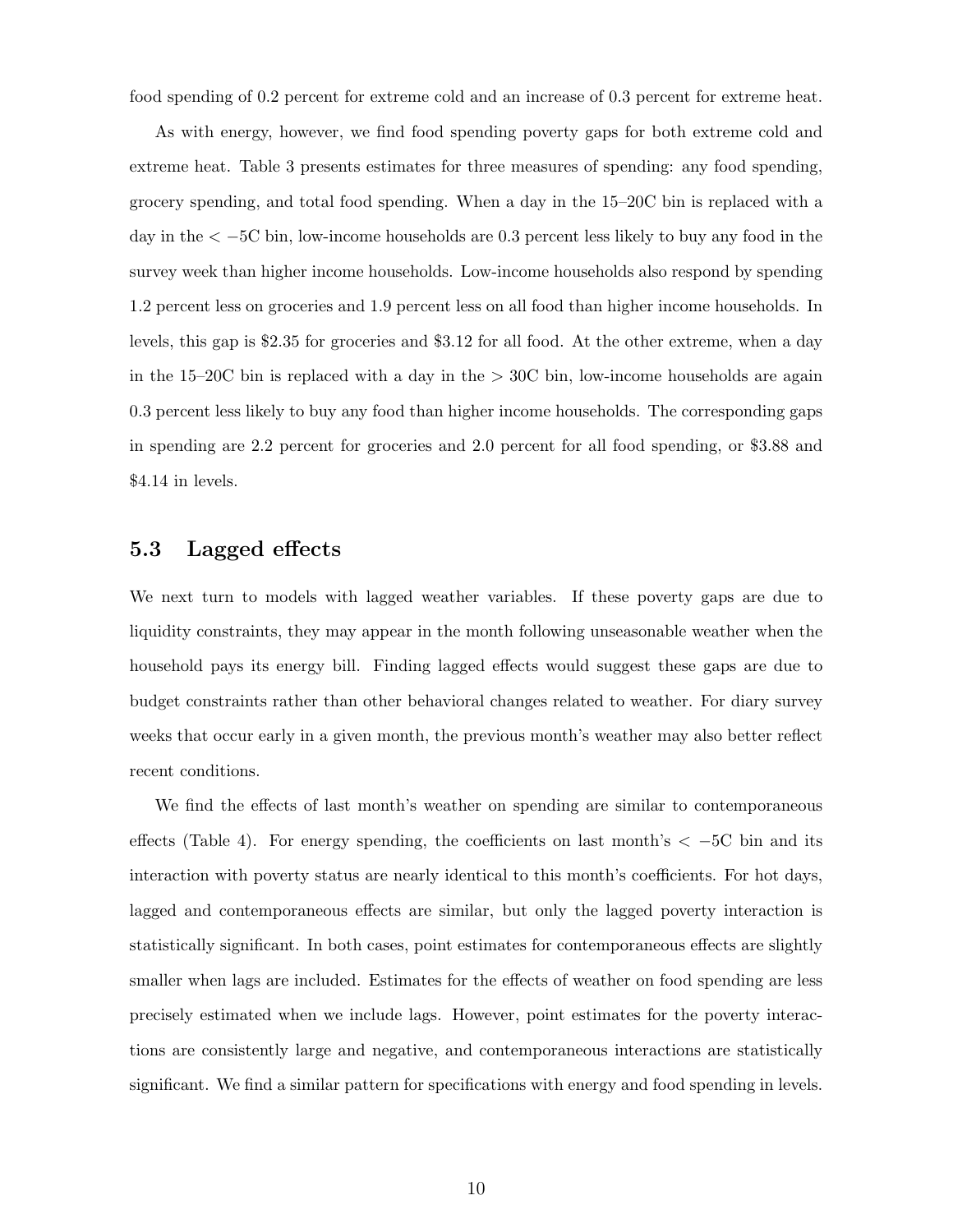## 6 Discussion

We first contribute to, and extend to more recent data, the literature documenting U.S. households' U-shaped energy spending response to less-temperate weather. Our household-level estimates of energy spending are smaller in magnitude, but comparable to, the state-level energy use estimates from [Deschenes and Greenstone](#page-15-8) [\(2011\)](#page-15-8).<sup>[8](#page-0-0)</sup>

However, the U-shaped relationship does not accurately describe energy spending by lowincome households. We find a novel poverty gap for energy spending in response to very hot days. This effect is driven mostly by electricity spending, which is consistent with disparate air conditioner use. We also follow [Bhattacharya et al.](#page-15-4) [\(2003\)](#page-15-4) in documenting heterogeneity in energy spending during cold weather by household poverty status. Thus, low-income households' energy spending response is more of an M-shape than a U-shape (shown in Figure [1b](#page-19-0)), with smaller increases in spending at the extremes of the temperature distribution. To return to the example of the July 2011 heat wave, our estimates (combined with the shift in each temperature bin relative to the study average) imply a typical higher-income household in Oklahoma increased monthly energy spending by nearly 10 percent, while the change for low-income households was not meaningfully different from zero. Similarly, during the January 2018 cold wave, our estimates imply energy spending in North Carolina rose by about 4 percent for higher-income households, but only about half a percent for low-income households. These findings are consistent with qualitative and survey evidence showing lower-income respondents are more likely to keep their homes uncomfortably hot or cold, possibly to manage utility bills (Hernández, 2016; [Energy Information Administration, 2018\)](#page-15-0).

Consistent with a credit constraints explanation, we find similar poverty gaps for food spending. If households cannot smooth budget shocks caused by high energy bills, we would expect them to cut back on all variable expenses. We find statistically significant food spending poverty gaps in response to extreme weather.<sup>[9](#page-0-0)</sup> These also reflect channel through which ex-

<sup>&</sup>lt;sup>8</sup>[Deschenes and Greenstone](#page-15-8) [\(2011\)](#page-15-8)'s most extreme bins are  $\lt$ -12.2C and  $>32.2C$ . That paper finds replacing a temperate day with a day from one of these bins increases annual, state-level energy use by 0.32 and 0.37 percent. For bins <-5 C and >30 C, we find an additional extreme day increases monthly household-level energy spending by 0.5 and 0.7 percent. If energy spending is uniform throughout the year, the implied annual effects would be 0.04 and 0.06, whereas seasonal demand driving effects yields estimates closer to [Deschenes and Greenstone](#page-15-8) [\(2011\)](#page-15-8).

<sup>&</sup>lt;sup>9</sup>It is possible low-income households have different food shopping responses to extreme temperature. We do not think this is supported by the data: if low-income households are more likely to delay shopping trips, we should find a corresponding rebound in food spending the next month. Instead, we find persistent poverty gaps (Table [4\)](#page-22-0).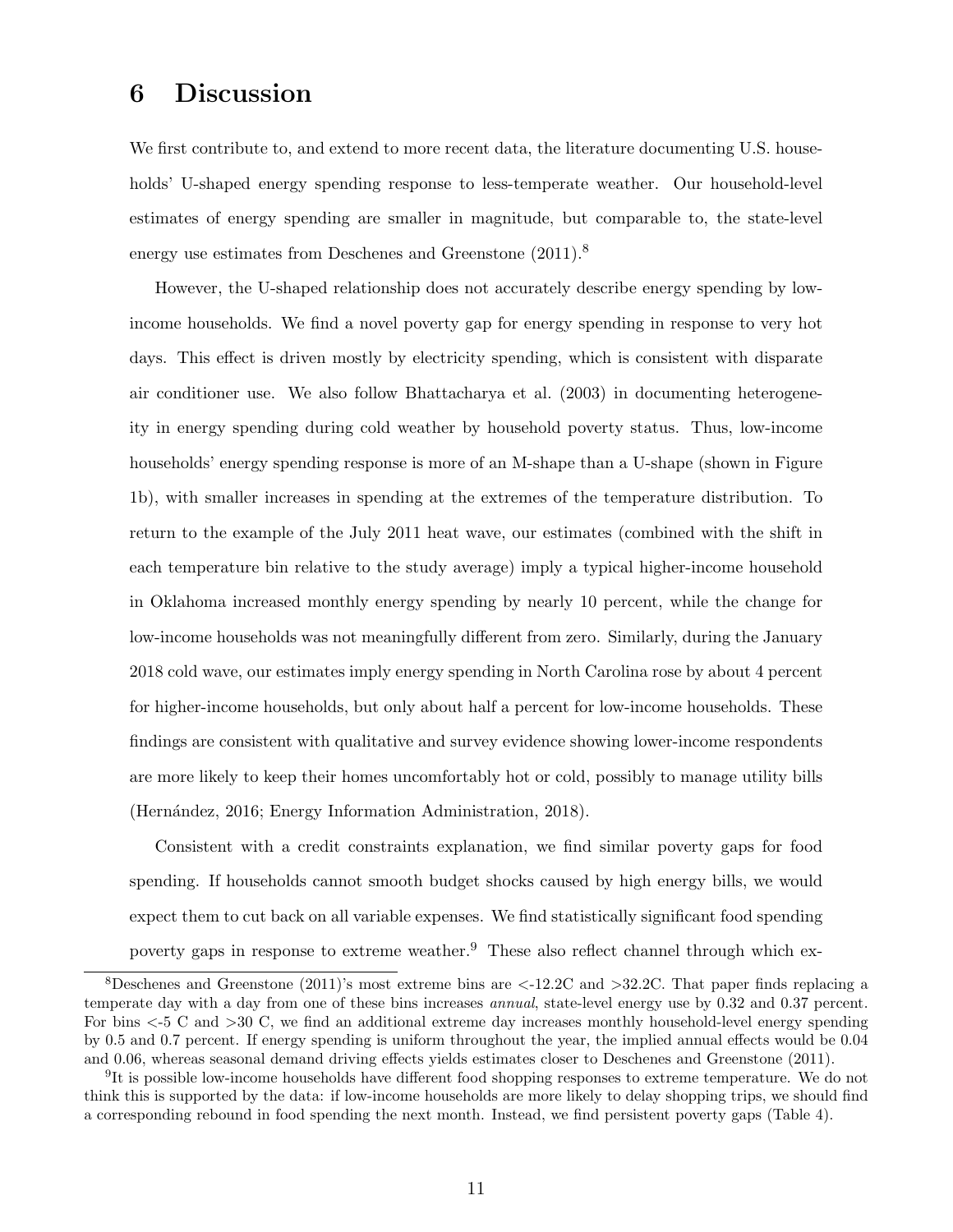treme weather may affect health: low-income households going hungry or receiving inadequate nutrition.

#### 6.1 Alternative explanations

We next investigate two alternative explanations for these energy spending poverty gaps: housing differences and changes in spending without changes in use. We also discuss the possibility that spending differences reflect excess by higher-income households rather than hardship for low-income households.

We first find evidence that differences in dwelling characteristics are not driving these energy poverty gaps. Smaller dwellings and apartments may require less energy spending to maintain ambient temperature, and, in the CEX, low-income household dwellings have fewer rooms and are more likely to be apartments.<sup>[10](#page-0-0)</sup> We address these concerns by using the inverse hyperbolic sine (IHS) of energy spending, which avoids scale effects, as our preferred specification. Thus, to explain the gap, smaller dwellings would need to require less energy spending in percentage terms to maintain ambient temperature. While we do not observe square footage in the CEX, we do observe the number of rooms. Results for the IHS specifications are similar if we control for the number of rooms, or if we subset the data by the number of rooms and estimate the model separately for each subset (Table [A.3\)](#page-21-0). Dwellings of low-income households may also be systematically lower quality, with worse insulation and less efficient heating and air conditioning units. In this case, the gaps in energy spending we find would understate the disparities in indoor temperatures experienced.

The design of the CEX also makes it unlikely our results reflect low-income households reducing energy spending but not energy use. Low-income households may spend less on energy because they are receiving energy assistance or delaying bill payments; however, the CEX questions solicit the amount billed, not the amount paid, for utilities. We cannot rule out the possibility that households misinterpret the question and report the amount actually spent, so we test whether results extend to households unlikely to receive energy assistance. Energy subsidies from LIHEAP, the federal assistance program, are limited to households below either

 $10$ In the CEX data, the average number of rooms in the dwelling is 5.4 for low-income households and 6 for higher income households. The share of households that live in apartment is 23% for low-income households and 15% for higher income households.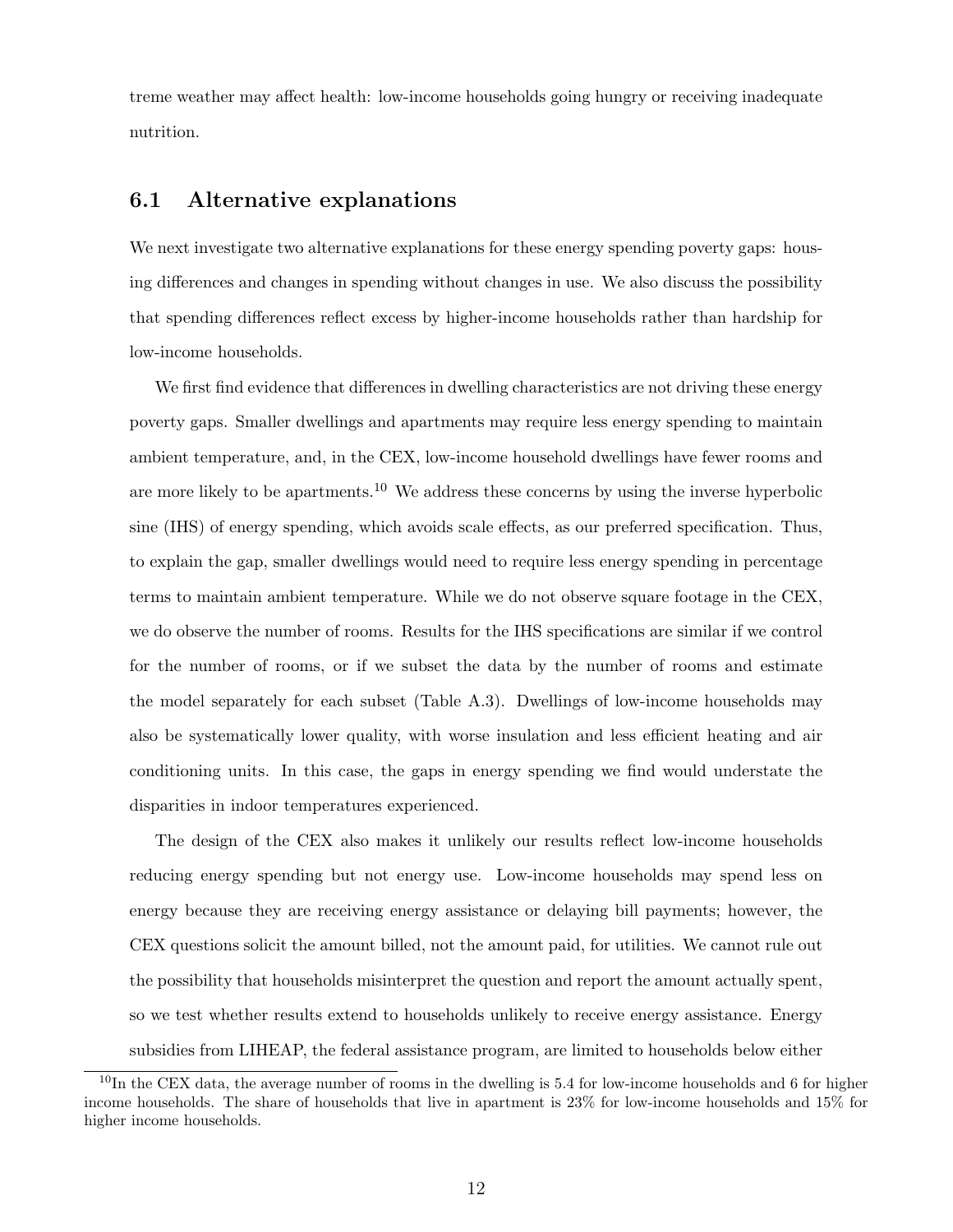150% of the FPL or 60% of state median income [\(Perl, 2018\)](#page-16-3). If energy assistance were driving our findings, we might expect the energy poverty gap to disappear as we raise the poverty threshold. This is not the case: the spending disparity remains with a higher threshold of 200% of the FPL (Table [A.4\)](#page-22-0).

We interpret the difference in energy spending during extreme weather as hardship: compared to other households, low-income households do not get sufficient energy services (heating or cooling) to avoid exposure to unsafe indoor temperatures. However, the spending gap is also consistent with lower-income households consuming "just enough" energy during extreme weather, and other households spending to excess, or wasting energy. While this alternate story could generate the pattern we find in the data, we think it is unlikely. We demonstrate this by omitting the most affluent households (that is, those least likely to be concerned about utility bills and monitoring or rationing energy use) from our sample and re-estimating equation [2.](#page-7-0) Table [A.5](#page-28-0) shows our results are robust drop households above five and ten times the FPL (even when the omitted observations comprise a quarter of the sample) suggesting the gap is not due to excess energy spending among affluent households.

#### 6.2 Policy implications

Our findings suggest current U.S. assistance programs fail to adequately buffer households from energy bill shocks. This may be because take-up of these programs is limited, so many households eligible for benefits are not enrolled (incomplete take-up of both SNAP and LIHEAP are documented in [Currie](#page-15-13) [\(2006\)](#page-15-13) and [Graff and Pirog](#page-16-13) [\(2019\)](#page-16-13), respectively). Benefits may also be inadequate. Twenty-six states did not offer any LIHEAP cooling assistance in  $2015$ .<sup>[11](#page-0-0)</sup> In our sample, low-income households in these states reported average fuel expenditures of \$157 for June, July, and August; similar to the \$168 low-income households spent in states that did offer cooling assistance. Average summer fuel expenditures for low-income households in states without cooling assistance (\$157) are also comparable to their average winter (December, January, February) fuel expenditures of \$194. These large summer bills reflect air conditioning use: nearly 90 percent of U.S. households used air conditioning in their home in 2015 [\(Energy](#page-15-0) [Information Administration, 2018\)](#page-15-0). Finally, eligibility thresholds may be too low. While the

<sup>&</sup>lt;sup>11</sup>Full table of benefits from HHS available at https://liheapch.acf.hhs.gov/tables/FY2015/heatbenefit.htm.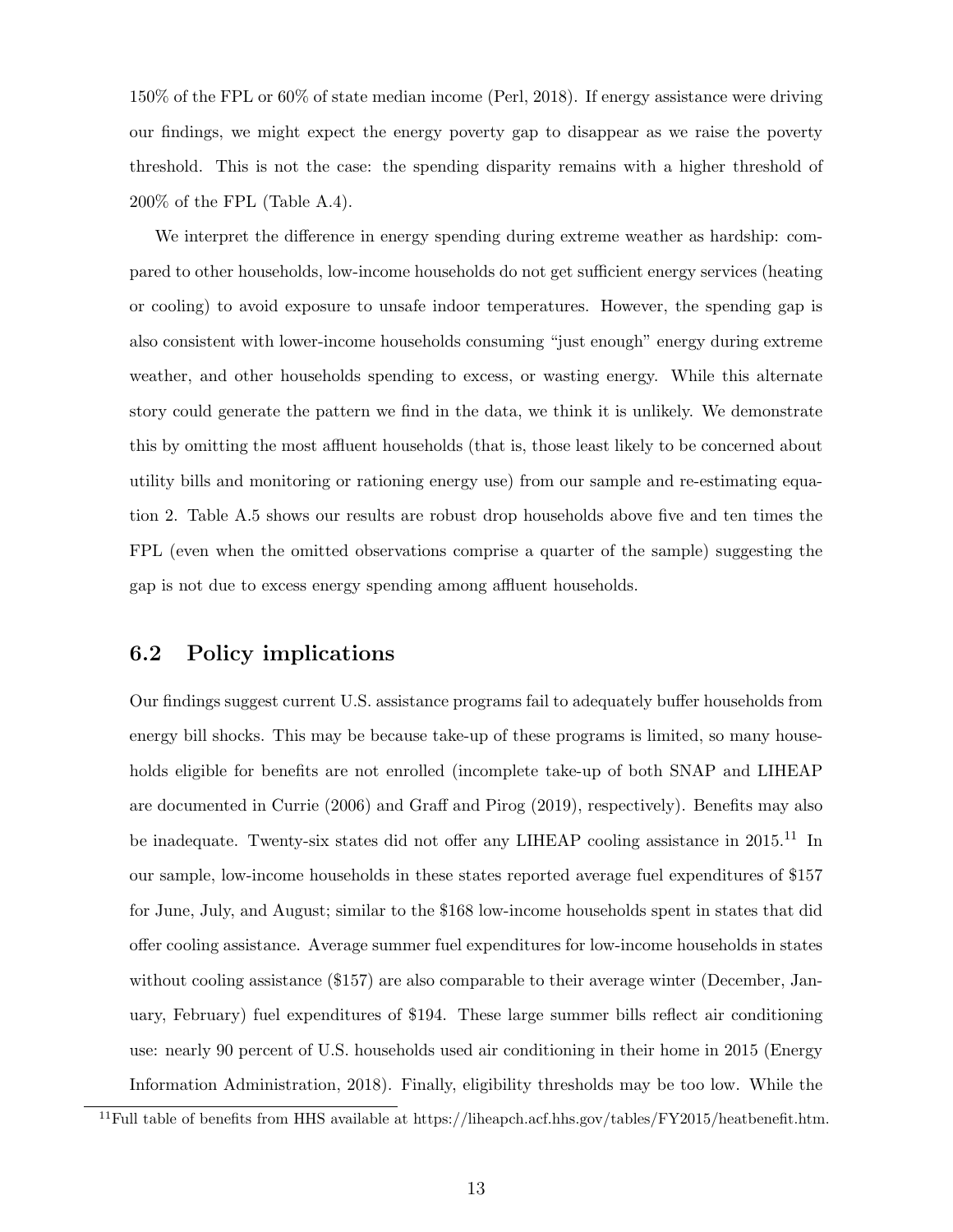LIHEAP eligibility cutoff is 150 percent of the FPL, poverty gap estimates for specifications with a cutoff of 200 percent of the FPL are very similar to those for 150 percent of the FPL (see Appendix Table [A.4\)](#page-22-0).

Climate change could exacerbate these weather-driven spending disparities. By 2065, the frequency of days with mean temperatures over 30C is expected to rise by about 24 days per year under a business as usual scenario, while the frequency of days below –5C is expected to fall by only 7 days.<sup>[12](#page-0-0)</sup> More frequent heat shocks may exacerbate the unaffordability of air conditioner use for lower-income households. And while less frequent extreme cold may generate savings in winter energy spending (implying reduced energy insecurity during those months), the gains and losses at each end of the temperature distribution may not cancel out, but represent a further source of inequality. For example, low-income households in the Southern U.S. may be especially harmed by an increase in very hot days while households in the Northeast benefit the most from a reduction in extremely cold weather.

## 7 Conclusion

We find a novel poverty gap in the energy spending response to very hot weather, and a corresponding disparity for very cold weather. This muted temperature response by lower-income households may indicate homes are insufficiently heated and cooled to prevent adverse health effects. We also find poverty gaps in the food spending response to temperature, suggesting lower-income households are cutting back on necessities to afford their energy bills. While we propose liquidity constraints as the mechanism for these effects, the policy implications are much the same for alternative mechanisms.

The results in this article have implications for existing social programs, as well as policies to address climate change. They suggest existing programs fail to fully insulate low-income households from weather shocks. They also raise the possibility that many households that would benefit from cooling assistance do not receive it. While about half of the U.S. states offered cooling assistance in 2015, we find poverty gaps for energy spending in response to

 $12$ This projection is for the typical household in the U.S. It comes from average changes in each bin of our temperature distribution from 2004–2018 to 2050–2065 under the RCP 8.5 scenario, across the CMIP5 ensemble models from [Hsiang et al.](#page-16-8) [\(2017\)](#page-16-8) and [Rasmussen and Kopp](#page-16-14) [\(2017\)](#page-16-14), combined with a middle-of-the-road county population forecast from [Hauer](#page-16-15) [\(2019\)](#page-16-15).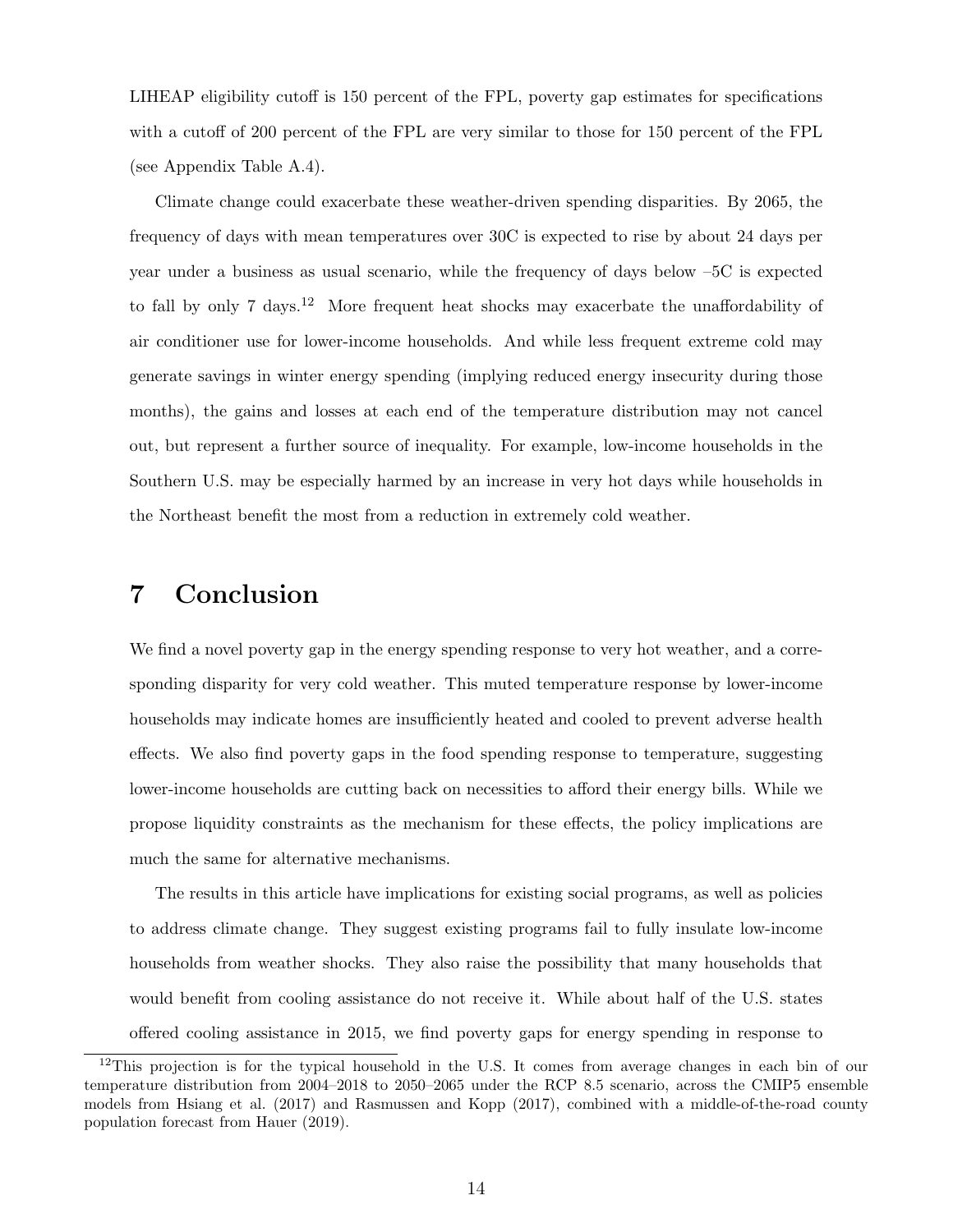hot days as well as cold days. Cooling technologies like air conditioning have a key role to play in adaptation to climate change. Yet, increasing access to these technologies is only the first step: households must have the resources to deploy them. Our results highlight how the variable costs of operating these technologies are also likely to affect the distribution of climate damages.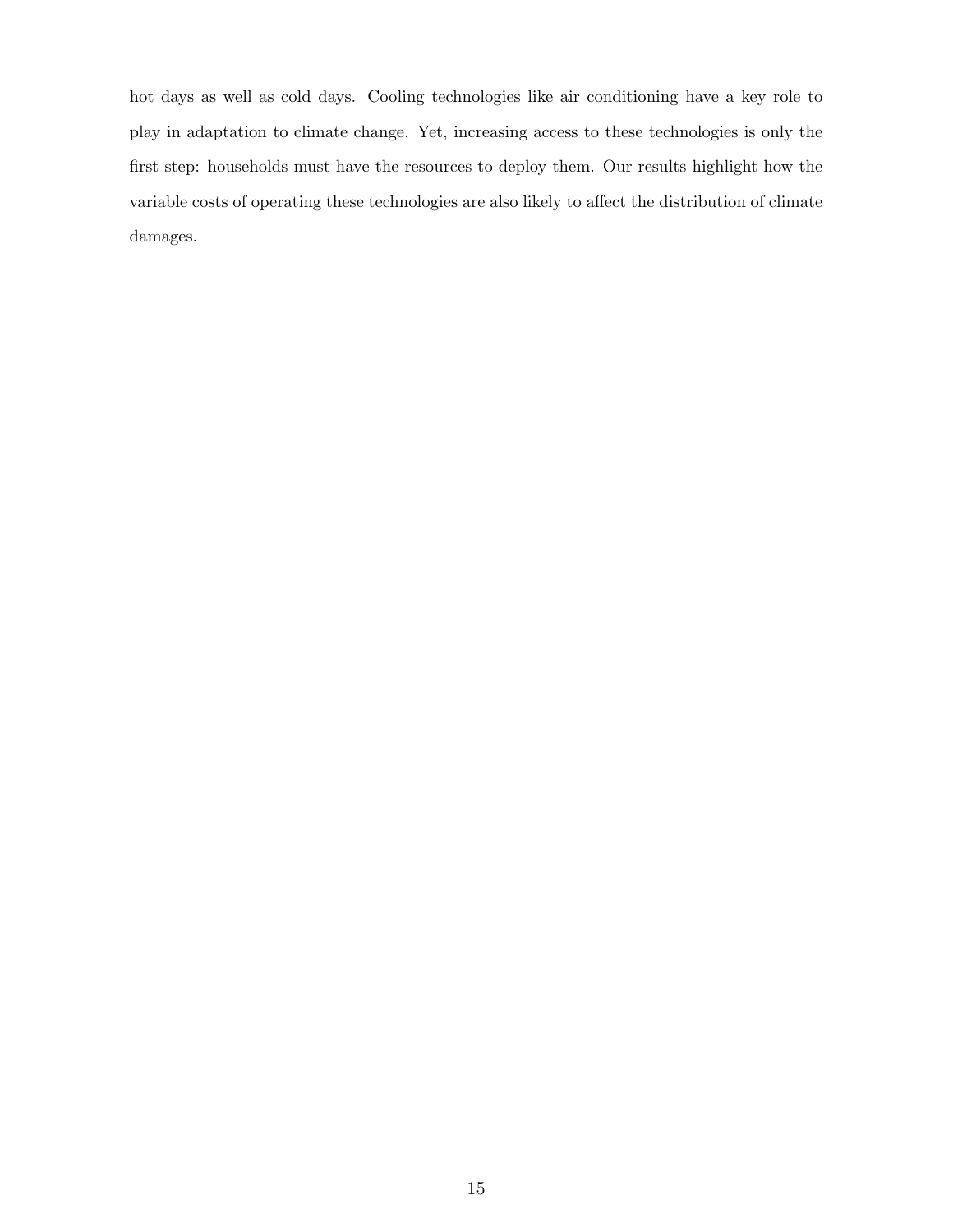## References

- <span id="page-15-2"></span>Anderson, Soren, Ioana Marinescu, and Boris Shor, "Can Pigou at the Polls Stop us Melting the Poles?," 2019. Working Paper.
- <span id="page-15-1"></span>Barreca, Alan, Karen Clay, Olivier Deschenes, Michael Greenstone, and Joseph S Shapiro, "Adapting to climate change: The remarkable decline in the US temperaturemortality relationship over the twentieth century," Journal of Political Economy, 2016, 124  $(1), 105-159.$
- <span id="page-15-5"></span>Beatty, Timothy K. M., Laura Blow, and Thomas F. Crossley, "Is there a 'heat-oreat' trade-off in the UK?," Journal of the Royal Statistical Society: Series A (Statistics in Society), 2014, 177 (1), 281–294.
- <span id="page-15-4"></span>Bhattacharya, Jayanta, Thomas DeLeire, Steven Haider, and Janet Currie, "Heat or Eat? Cold Weather Shocks and Nutrition in Poor American Families," American Journal of Public Health, 2003, 93 (7), 1149–1154.
- <span id="page-15-3"></span>Bureau of Labor Statistics, "Average annual expenditures and characteristics of all consumer units, Consumer Expenditure Survey, 2013-2018," 2019. [https://www.bls.gov/cex/](https://www.bls.gov/cex/2018/standard/multiyr.pdf) [2018/standard/multiyr.pdf.](https://www.bls.gov/cex/2018/standard/multiyr.pdf)
- <span id="page-15-10"></span>Burgess, Robin, Olivier Deschenes, Dave Donaldson, and Michael Greenstone, "Weather, climate change and death in India," 2017. Working Paper.
- <span id="page-15-6"></span>Chirakijja, Janjala, Seema Jayachandran, and Pinchuan Ong, "Inexpensive Heating Reduces Mortality," 2019. NBER Working Paper 25681.
- <span id="page-15-11"></span>Cullen, Julie Berry, Leora Friedberg, and Catherine Wolfram, "Do households smooth small consumption shocks? Evidence from anticipated and unanticipated variation in home energy costs," 2005. Center for the Study of Energy Markets Working Paper 141.
- <span id="page-15-13"></span>Currie, Janet, "The take-up of social benefits," in Alan Auerbach, David Card, and John Quigley, eds., Public Policy and the Distribution of Income, 2006.
- <span id="page-15-7"></span>Davis, Lucas W and Paul J Gertler, "Contribution of air conditioning adoption to future energy use under global warming," Proceedings of the National Academy of Sciences, 2015, p. 201423558.
- <span id="page-15-9"></span>Deschenes, Olivier and Enrico Moretti, "Extreme weather events, mortality, and migration," The Review of Economics and Statistics, 2009, 91 (4), 659–681.
- <span id="page-15-8"></span>and Michael Greenstone, "Climate Change, Mortality, and Adaptation: Evidence from Annual Fluctuations in Weather in the US," American Economic Journal: Applied Economics, October 2011, 3 (4), 152–85.
- <span id="page-15-0"></span>Energy Information Administration, "2015 RECS Survey Data," 2018. [https://www.eia.](https://www.eia.gov/consumption/residential/data/2015/) [gov/consumption/residential/data/2015/\(](https://www.eia.gov/consumption/residential/data/2015/)Accessed Dec 15, 2018).
- <span id="page-15-12"></span>Falk, Gene, Alison Mitchell, Karen E Lynch, Maggie Mccarty, William R Morton, and Margot L Crandall-Hollick, "Need-Tested Benefits: Estimated Eligibility and Benefit Receipt by Families and Individuals (R44327)," Technical Report, U.S. Congressional Research Service 2015.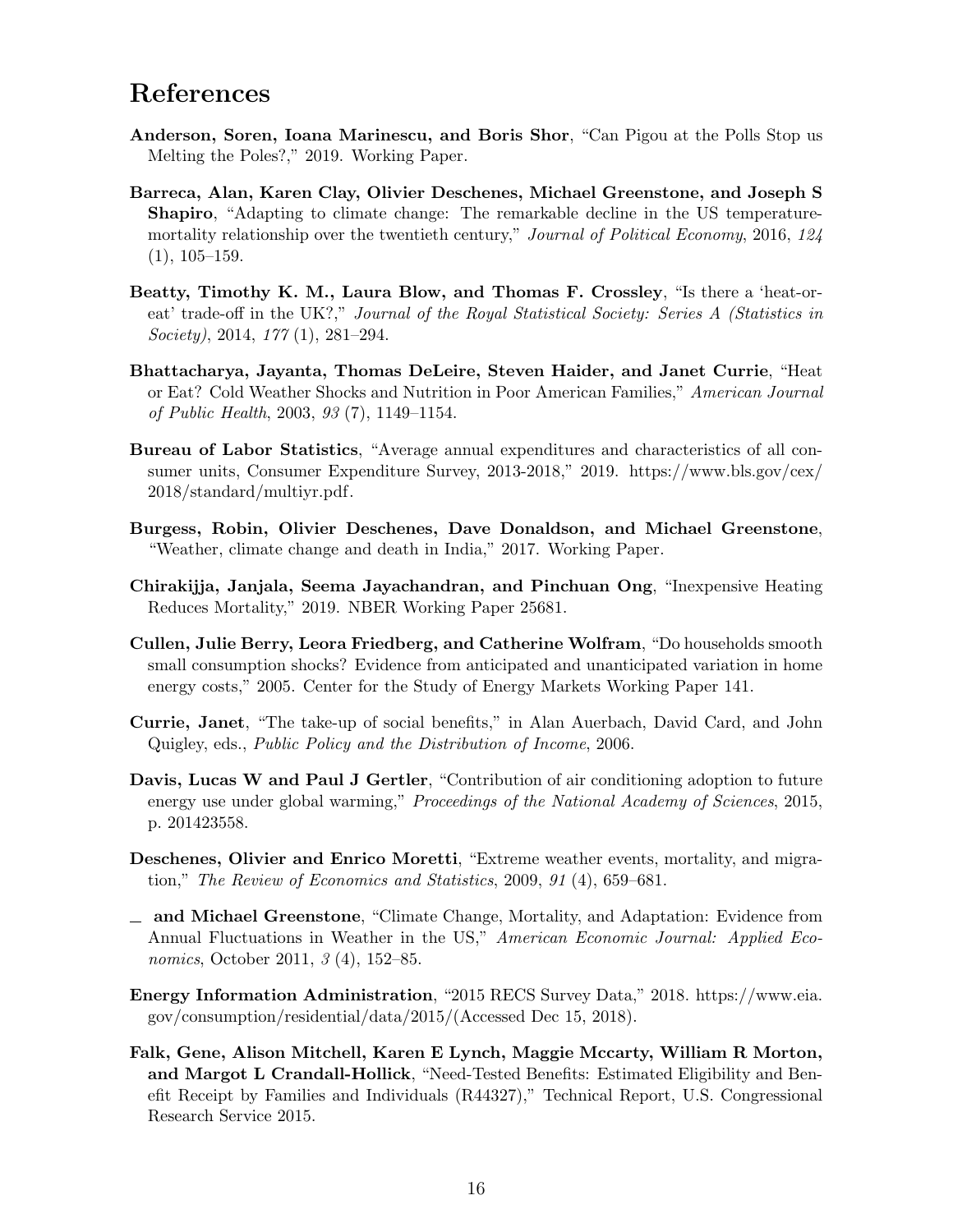- <span id="page-16-4"></span>Frank, Deborah A, Nicole B Neault, Anne Skalicky, John T Cook, Jacqueline D Wilson, Suzette Levenson, Alan F Meyers, Timothy Heeren, Diana B Cutts, Patrick H Casey et al., "Heat or eat: the Low Income Home Energy Assistance Program and nutritional and health risks among children less than 3 years of age," Pediatrics, 2006, 118 (5), e1293–e1302.
- <span id="page-16-7"></span>Garg, Teevrat, Maulik Jagnani, and Vis Taraz, "Temperature and Human Capital in India," Forthcoming.
- <span id="page-16-10"></span>Gjertson, Leah, "Emergency saving and household hardship," Journal of Family and Economic Issues, 2016, 37 (1), 1–17.
- <span id="page-16-13"></span>Graff, Michelle and Maureen Pirog, "Red tape is not so hot: Asset tests impact participation in the Low-Income Home Energy Assistance Program," Energy Policy, 2019, 129, 749 – 764.
- <span id="page-16-15"></span>Hauer, Mathew, "Population projections for all U.S. counties by age, sex, and race controlled to the Shared Socioeconomic Pathways," 2019.
- <span id="page-16-9"></span>**Hernández, Diana**, "Understanding 'energy insecurity' and why it matters to health," Social Science Medicine, 2016, 167, 1 – 10.
- <span id="page-16-12"></span>Hsiang, Solomon, "Climate econometrics," Annual Review of Resource Economics, 2016, 8, 43–75.
- <span id="page-16-8"></span>, Robert Kopp, Amir Jina, James Rising, Michael Delgado, Shashank Mohan, DJ Rasmussen, Robert Muir-Wood, Paul Wilson, Michael Oppenheimer et al., "Estimating economic damage from climate change in the United States," Science, 2017, 356 (6345), 1362–1369.
- <span id="page-16-0"></span>**Jessel, Sonal, Samantha Sawyer, and Diana Hernández**, "Energy, Poverty, and Health in Climate Change: A Comprehensive Review of an Emerging Literature," Frontiers in Public Health, 2019, 7, 357.
- <span id="page-16-6"></span>Mullins, Jamie and Corey White, "Does Access to Health Care Mitigate Environmental Damages?," IZA Discussion Paper Series, 2019.
- <span id="page-16-1"></span>Mullins, Jamie T and Corey White, "Temperature and mental health: Evidence from the spectrum of mental health outcomes," Journal of Health Economics, 2019, 68, 102240.
- <span id="page-16-11"></span>Murray, Anthony G. and Bradford F. Mills, "The Impact of Low-Income Home Energy Assistance Program Participation on Household Energy Insecurity," Contemporary Economic Policy, 2014, 32 (4), 811–825.
- <span id="page-16-5"></span>Nord, Mark and Linda S Kantor, "Seasonal variation in food insecurity is associated with heating and cooling costs among low-income elderly Americans," The Journal of Nutrition, 2006, 136 (11), 2939–2944.
- <span id="page-16-2"></span>Park, R. Jisung, Joshua Goodman, Michael Hurwitz, and Jonathan Smith, "Heat and Learning," American Economic Journal: Economic Policy, May 2020, 12 (2), 306–39.
- <span id="page-16-3"></span>Perl, Libby, "LIHEAP: Program and Funding," 2018.
- <span id="page-16-14"></span>Rasmussen, D.J. and Robert E. Kopp, "Probability-weighted ensembles of U.S. countylevel climate projections for climate impact modeling," May 2017.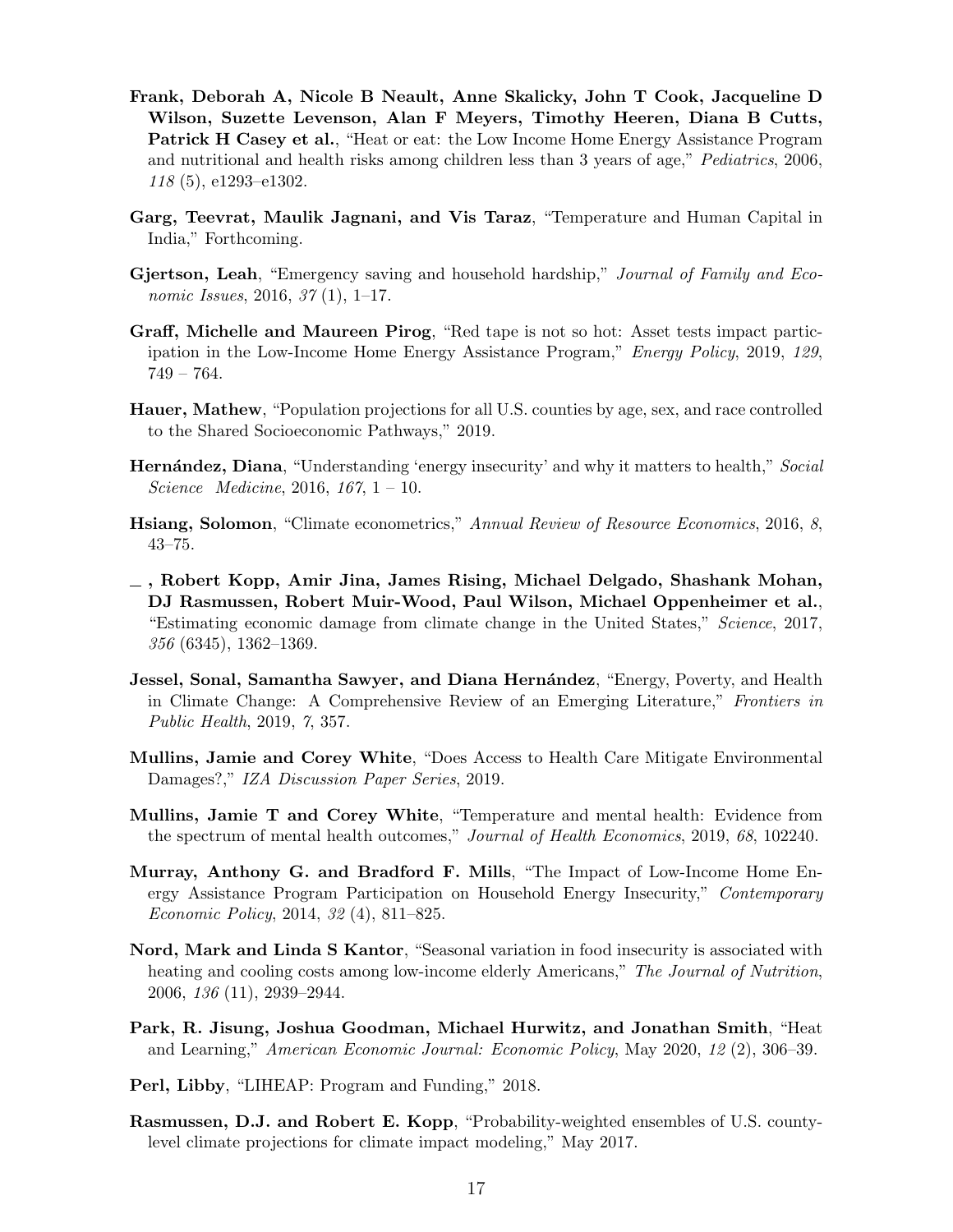- <span id="page-17-2"></span>Schilbach, Frank, Heather Schofield, and Sendhil Mullainathan, "The Psychological Lives of the Poor," American Economic Review, May 2016, 106 (5), 435–40.
- <span id="page-17-3"></span>Schlenker, Wolfram, "Daily Weather Data for Contiguous United States (1950–2019) version March 2020," 2020.
- <span id="page-17-1"></span>U.S. Census, "Survey of Income and Program Participation: 2014 Panel Wave 1 (Version 1.2)," 2018. [https://www.census.gov/programs-surveys/sipp/data/datasets/2014-panel/](https://www.census.gov/programs-surveys/sipp/data/datasets/2014-panel/wave-1.html) [wave-1.html.](https://www.census.gov/programs-surveys/sipp/data/datasets/2014-panel/wave-1.html)
- <span id="page-17-0"></span>White, Corey, "The Dynamic Relationship Between Temperature and Morbidity," Journal of the Association of Environmental and Resource Economists, 2017, 4 (4), 1155–1198.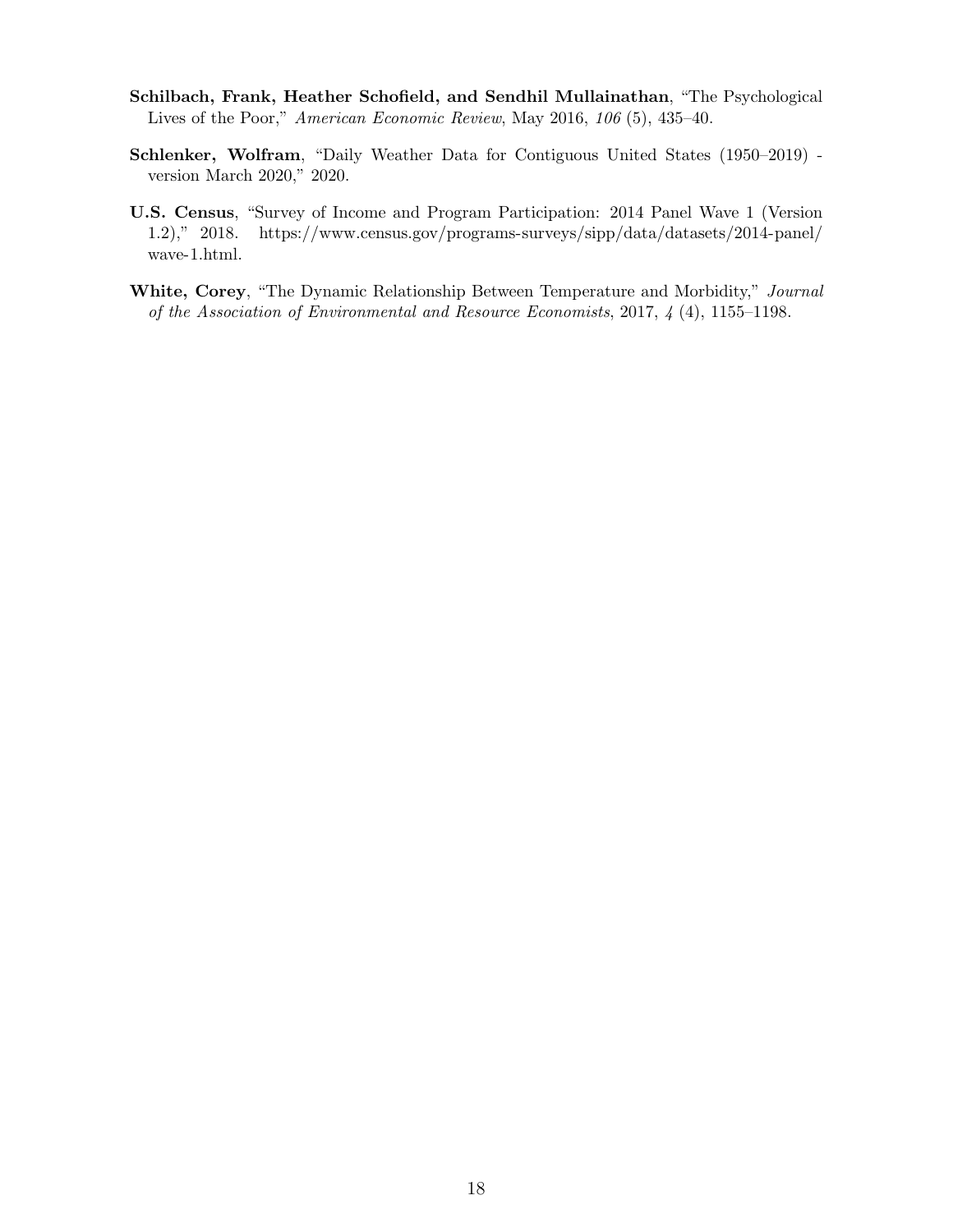# 8 Figures and Tables

| Statistic                    | Mean                 | Median                              | St. Dev.                | Ν         |
|------------------------------|----------------------|-------------------------------------|-------------------------|-----------|
| Days under $-5C$             | 1.16                 | 0.00                                | 3.53                    | 914,765   |
| Days over 30C                | 0.52                 | $\theta$                            | 2.33                    | 914,765   |
| Energy expenditures          | 199.96               | 165.89                              | 158.14                  | 914,765   |
| Over 1.5 FPL                 | 207.87               | 172.79                              | 162.32                  | 620,873   |
| Under 1.5 FPL                | 183.25               | 151.70                              | 147.52                  | 293,892   |
| Natural gas expenditures     | 49.32                | 21.22                               | 78.66                   | 914,765   |
| Over 1.5 FPL.1               | 52.70                | 25.68                               | 80.33                   | 620,873   |
| Under 1.5 FPL.1              | 42.20                | 3.51                                | 74.51                   | 293,892   |
| Electricity expenditures     | 138.35               | 115.2                               | 101.74                  | 914,765   |
| $\ldots$ Over 1.5 FPL.2      | 141.31               | 117.50                              | 102.28                  | 620,873   |
| Under 1.5 FPL.2              | 132.09               | 109.97                              | 100.28                  | 293,892   |
| Any air conditioning $(0/1)$ | 0.74                 | 1                                   | 0.44                    | 914,765   |
| $\ldots$ Over 1.5 FPL.3      | 0.77                 | 1.00                                | 0.42                    | 620,873   |
| Under 1.5 FPL.3              | 0.67                 | 1.00                                | 0.47                    | 293,892   |
| Rooms in home                | 6.02                 | 6.00                                | 2.22                    | 907,653   |
| Over 1.5 FPL.4               | 6.27                 | 6.00                                | 2.23                    | 617,976   |
| Under 1.5 FPL.4              | 5.48                 | 5.00                                | 2.11                    | 289,677   |
|                              | B: Diary Survey (DS) |                                     |                         |           |
| $C_{1}$ , $C_{2}$ , $C_{3}$  |                      | $M_{\odot}$ $M_{\odot}$ $M_{\odot}$ | $\alpha$ $\mathbf{D}$ . | <b>NT</b> |

<span id="page-18-0"></span>Table 1: Summary statistics A: Interview Survey (IS)

| Statistic                     | Mean   | Median | St. Dev. | N       |
|-------------------------------|--------|--------|----------|---------|
| Days under $-5C$              | 1.15   | 0.00   | 3.48     | 171,336 |
| Days over 30C                 | 0.49   | 0      | 2.25     | 171,336 |
| Any food expenditures $(0/1)$ | 0.90   | 1.00   | 0.30     | 169,855 |
| Over 1.5 FPL                  | 0.95   | 1.00   | 0.21     | 108,109 |
| Under 1.5 FPL                 | 0.80   | 1.00   | 0.40     | 61,746  |
| In home food expenditures     | 363.71 | 261.46 | 395.94   | 169,855 |
| Over 1.5 FPL.1                | 408.09 | 311.47 | 403.33   | 108,109 |
| Under 1.5 FPL.1               | 286.01 | 172.62 | 370.06   | 61,746  |
| All food expenditures         | 598.84 | 456.54 | 648.71   | 169,855 |
| $\ldots$ Over 1.5 FPL.2       | 701.27 | 564.32 | 696.33   | 108,109 |
| Under 1.5 FPL.2               | 419.51 | 274.90 | 508.08   | 61,746  |
|                               |        |        |          |         |

Note: Statistics constructed from the CEX for 2004-2018. N is the no. of household-months. Days under -5C are counts of days each month with an average daily temperature under -5C; Days over 30 C is the same for  $>$ 30C. Energy expenditures (total, natural gas, and electricity) are monthly spending in Jan. 2018 dollars. Over 1.5 FPL is the subset of households over 1.5 times the Federal Poverty Line. Any air conditioning is an indicator for whether a household reported having A.C. that year; it is 0 for both households without A.C. and those that did not respond. Rooms in home is the number of rooms in in the households' dwelling. In home food spending is monthly expenditures on food for consumption at home. Table [A.1](#page-18-0) presents additional statistics.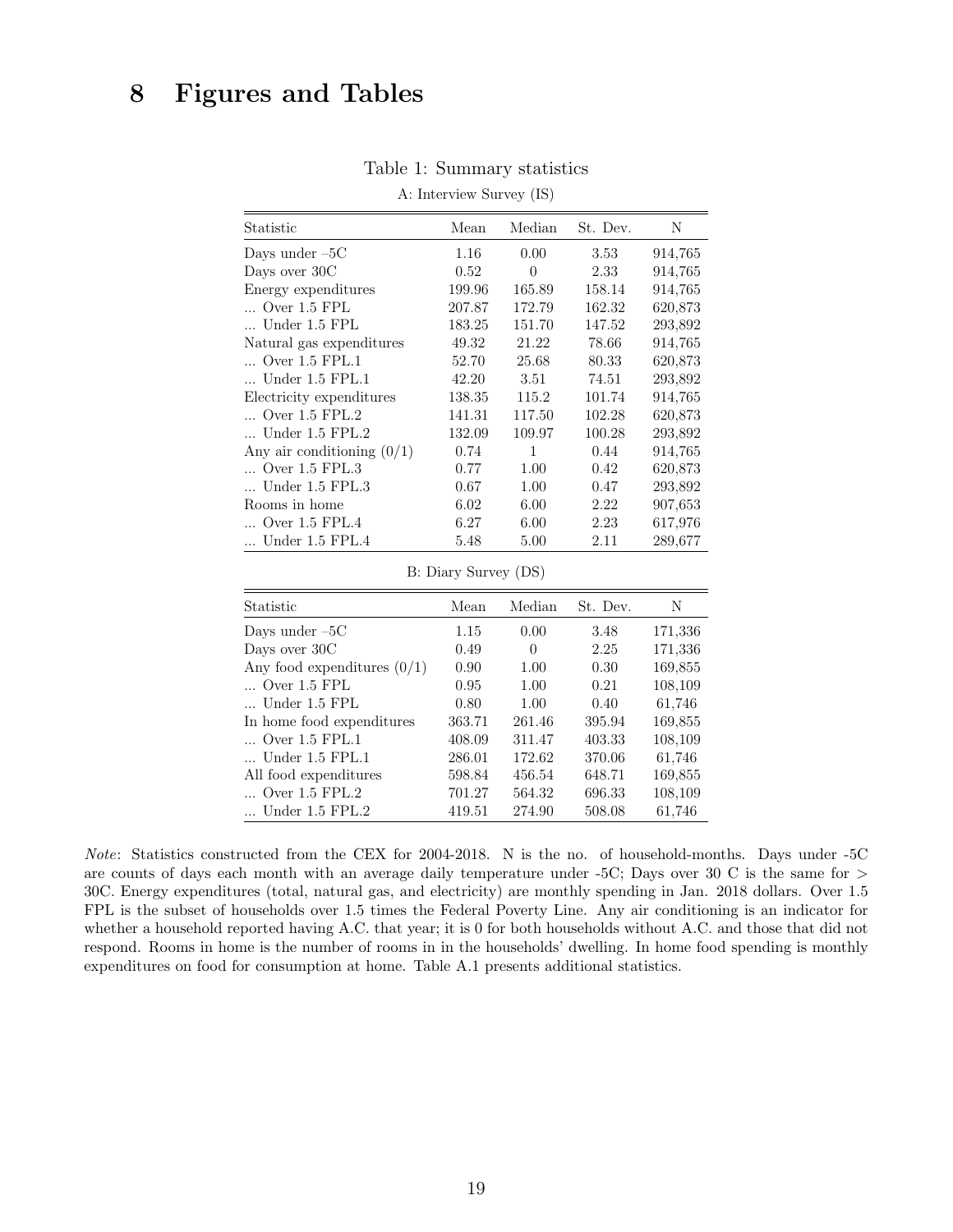

<span id="page-19-0"></span>Figure 1: Energy spending response to temperature

Coefficients show the effect of one additional day per month in each 5C-temperature bin on IHS-transformed monthly home energy spending. Panel (a) corresponds to Equation [1](#page-7-1) in the text, and Panel (b) to Equation [2,](#page-7-0) which allows for heterogeneity in household spending by poverty status. Confidence intervals are 95%.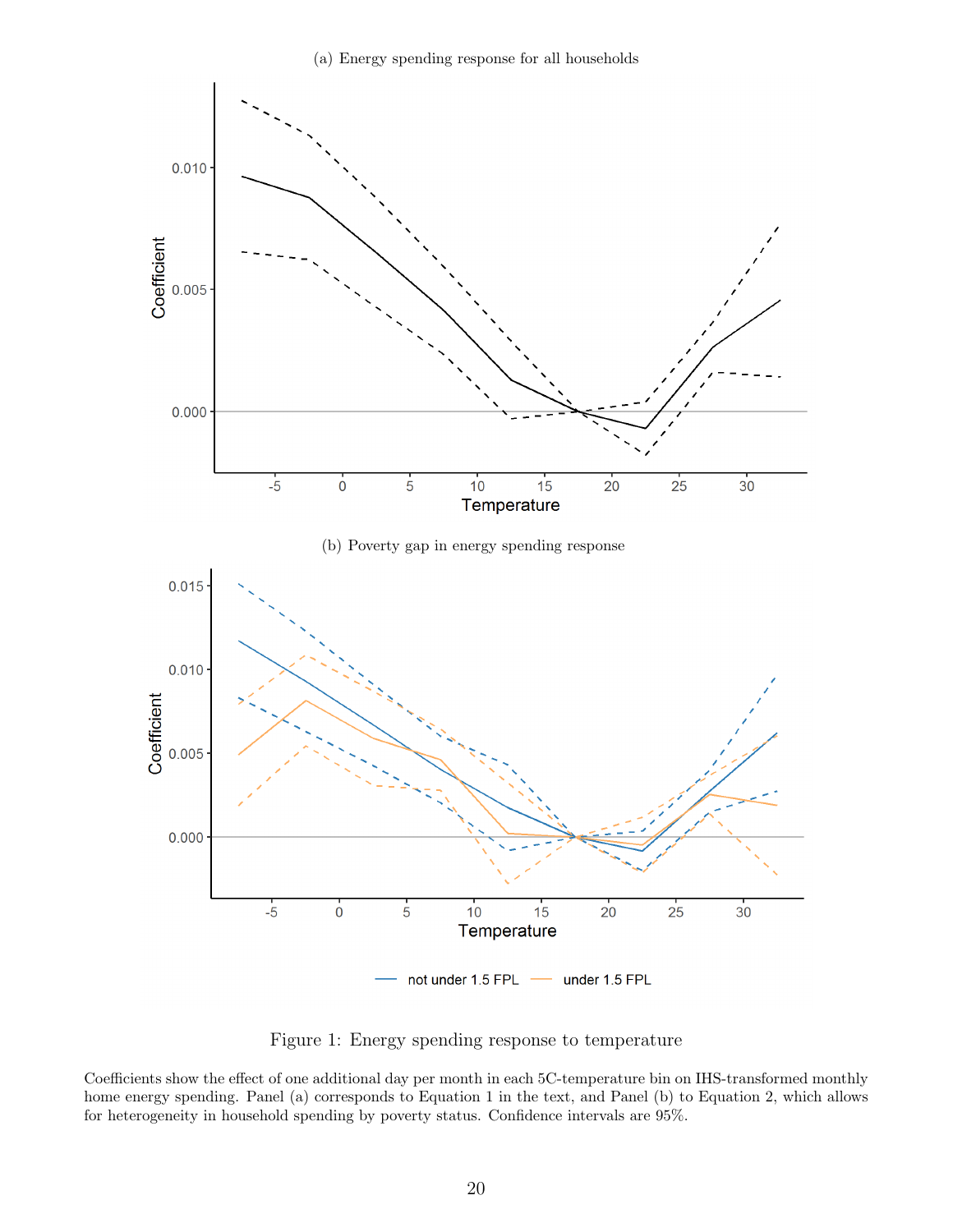|                          |                 | Dependent variable: |                               |             |             |             |  |  |  |  |
|--------------------------|-----------------|---------------------|-------------------------------|-------------|-------------|-------------|--|--|--|--|
|                          | ihs(All energy) | ihs (Natural gas)   | i <sub>hs</sub> (Electricity) | All energy  | Natural gas | Electricity |  |  |  |  |
|                          | (1)             | $\left( 2\right)$   | (3)                           | (4)         | (5)         | (6)         |  |  |  |  |
| Under $-5$               | $0.012***$      | $0.019***$          | $0.006**$                     | $2.276***$  | $1.249***$  | $0.658**$   |  |  |  |  |
|                          | (0.002)         | (0.006)             | (0.003)                       | (0.379)     | (0.233)     | (0.275)     |  |  |  |  |
| $\ldots$ × under 1.5 FPL | $-0.007***$     | $-0.011*$           | $-0.002$                      | $-1.229***$ | $-0.620***$ | $-0.249*$   |  |  |  |  |
|                          | (0.001)         | (0.006)             | (0.002)                       | (0.206)     | (0.166)     | (0.141)     |  |  |  |  |
| Over 30                  | $0.006***$      | 0.002               | $0.007***$                    | $1.367***$  | 0.214       | $1.303***$  |  |  |  |  |
|                          | (0.002)         | (0.004)             | (0.002)                       | (0.325)     | (0.153)     | (0.326)     |  |  |  |  |
| $\ldots$ × under 1.5 FPL | $-0.004*$       | 0.0004              | $-0.007***$                   | $-1.036**$  | 0.121       | $-1.281***$ |  |  |  |  |
|                          | (0.002)         | (0.008)             | (0.003)                       | (0.440)     | (0.103)     | (0.381)     |  |  |  |  |
| Subset                   | <b>IS</b>       | <b>IS</b>           | <b>IS</b>                     | <b>IS</b>   | <b>IS</b>   | <b>IS</b>   |  |  |  |  |
| Observations             | 914,765         | 914,765             | 914,765                       | 914,765     | 914,765     | 914,765     |  |  |  |  |
| $\mathbf{R}^2$           | 0.270           | 0.211               | 0.186                         | 0.182       | 0.188       | 0.194       |  |  |  |  |

<span id="page-20-0"></span>Table 2: Poverty gap in energy spending response

Note: Dependent variables are at the household-month level. Data from the CEX Interview Survey (IS). All energy is total HH energy expenditures; Natural gas and Electricity are expenditures for each fuel type. Under -5 is the no. of days in that month with an average temp. <sup>&</sup>lt;-5 C for the state the HH resides in; Over 30 is the same for days <sup>&</sup>gt;<sup>30</sup> C. Under 1.5 FPL is an indicator for HHs under 1.5 times the federal poverty line. All specifications include temperature bins for <sup>&</sup>lt;-5 C, -5-0 C, . . ., 25-30 C, <sup>&</sup>gt;<sup>30</sup> <sup>C</sup> and their interaction with Under 1.5 FPL; the omitted bin is 15-20 C. All specifications include state-by-month FE, month-year FE, and HH-size by year FE; the age, sex, race, and education of the reference individual; HH no. of children and no. of elderly; the state-level unemployment rate for that month; and state-level precipitation and its square. SE clustered by state. Observations weighted by CEX samplingweights.<sup>∗</sup>p<sup>&</sup>lt;0.1; ∗∗p<sup>&</sup>lt;0.05; ∗∗∗p<0.01.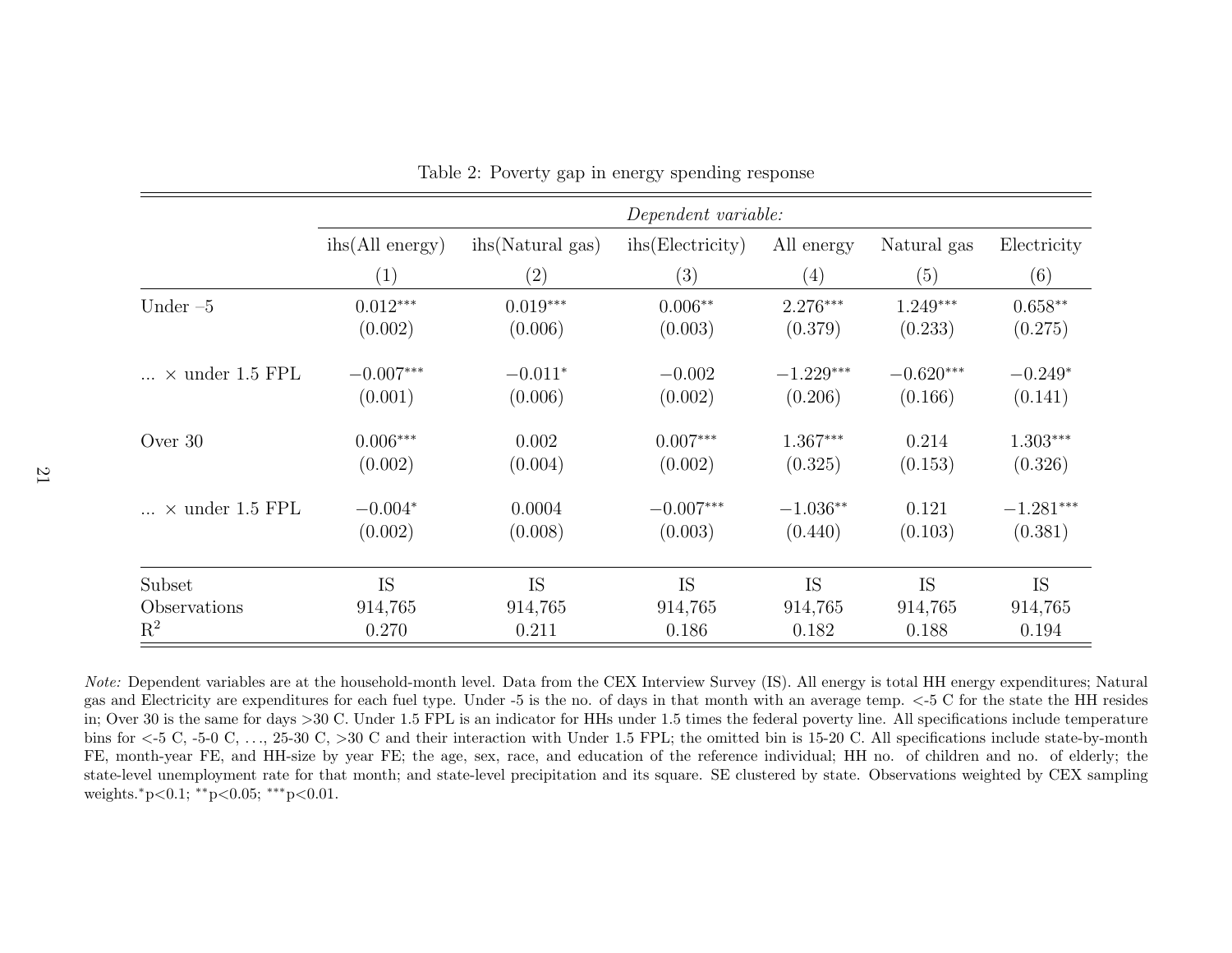|                          |                  | Dependent variable:          |                        |             |            |  |  |  |  |
|--------------------------|------------------|------------------------------|------------------------|-------------|------------|--|--|--|--|
|                          | Any food $(0/1)$ | $i\text{hs}(\text{Food in})$ | $i\text{hs}(All food)$ | Food in     | All food   |  |  |  |  |
|                          | (1)              | $\left( 2\right)$            | (3)                    | (4)         | (5)        |  |  |  |  |
| Under $-5$               | $-0.001$         | 0.003                        | $-0.005$               | 1.393       | 1.893      |  |  |  |  |
|                          | (0.001)          | (0.007)                      | (0.006)                | (1.190)     | (1.714)    |  |  |  |  |
| $\ldots$ × under 1.5 FPL | $-0.003**$       | $-0.013*$                    | $-0.019**$             | $-2.353***$ | $-3.119*$  |  |  |  |  |
|                          | (0.001)          | (0.007)                      | (0.008)                | (0.835)     | (1.613)    |  |  |  |  |
| Over 30                  | 0.002            | 0.017                        | 0.014                  | 2.346       | 3.813      |  |  |  |  |
|                          | (0.001)          | (0.011)                      | (0.012)                | (1.497)     | (3.652)    |  |  |  |  |
| $\times$ under 1.5 FPL   | $-0.003***$      | $-0.022***$                  | $-0.020***$            | $-3.883***$ | $-4.143**$ |  |  |  |  |
|                          | (0.001)          | (0.004)                      | (0.005)                | (0.901)     | (1.670)    |  |  |  |  |
| Subset                   | DS               | DS                           | DS                     | DS          | DS         |  |  |  |  |
| Observations             | 169,855          | 169,855                      | 169,855                | 169,855     | 169,855    |  |  |  |  |
| $\mathbf{R}^2$           | 0.084            | 0.127                        | 0.154                  | 0.160       | 0.169      |  |  |  |  |

<span id="page-21-0"></span>Table 3: Poverty gap in food spending response

Note: Dependent variables are at the household-month level. Data from the CEX Diary Survey (DS). Any food is an indicator for non-zero HH food expenditures during the two week DS. Food in is expenditures on food for consumption at home. Expenditures during the two week DS are scaled up to construct the monthly measure. All Food is the same for total food expenditures. Under -5 is the no. of days in that month with an average temp. <-5 C for the state the HH resides in; Over 30 is the same for days >30 C. Under 1.5 FPL is an indicator for HHs under 1.5 times the federal poverty line. All specifications include temperature bins for  $\lt$ -5 C, -5-0 C, ..., 25-30 C, >30 C and their interaction with Under 1.5 FPL; the omitted bin is 15-20 C. All specifications include state-by-month FE, month-year FE, and HH-size by year FE; the age, sex, race, and education of the reference individual; HH no. of children and no. of elderly; the state-level unemployment rate for that month; and state-level precipitation and its square. SE clustered by state. Observations weighted by CEX sampling weights.  $*p<0.1; **p<0.05; **p<0.01$ .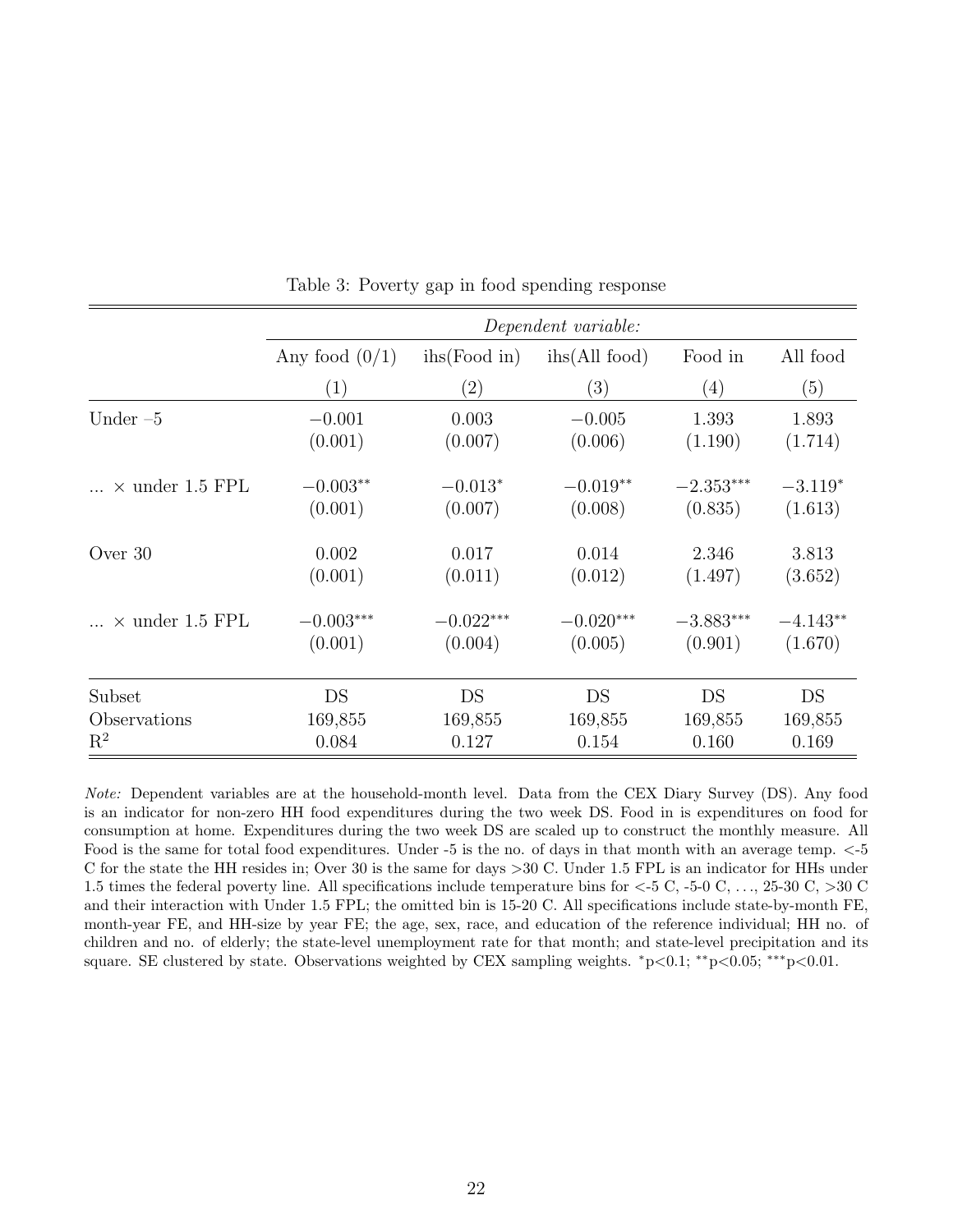|                          |                          | Dependent variable:          |             |             |  |  |  |  |
|--------------------------|--------------------------|------------------------------|-------------|-------------|--|--|--|--|
|                          | $i\text{hs}(All energy)$ | $i\text{hs}(\text{Food in})$ | All energy  | Food in     |  |  |  |  |
|                          | (1)                      | (2)                          | (3)         | (4)         |  |  |  |  |
| Under $-5$               | $0.009***$               | 0.003                        | $1.736***$  | 1.438       |  |  |  |  |
|                          | (0.001)                  | (0.008)                      | (0.343)     | (1.243)     |  |  |  |  |
| $\times$ under 1.5 FPL   | $-0.005***$              | $-0.012*$                    | $-0.860***$ | $-2.635***$ |  |  |  |  |
|                          | (0.001)                  | (0.006)                      | (0.227)     | (0.888)     |  |  |  |  |
| Under $-5$ (t-1)         | $0.010***$               | 0.004                        | $1.963***$  | 0.587       |  |  |  |  |
|                          | (0.001)                  | (0.006)                      | (0.309)     | (1.095)     |  |  |  |  |
| $\ldots$ × under 1.5 FPL | $-0.005***$              | $-0.011$                     | $-0.804***$ | 0.539       |  |  |  |  |
|                          | (0.001)                  | (0.008)                      | (0.194)     | (0.919)     |  |  |  |  |
| Over 30                  | $0.004***$               | 0.020                        | $0.978***$  | 1.933       |  |  |  |  |
|                          | (0.001)                  | (0.013)                      | (0.269)     | (1.573)     |  |  |  |  |
| $\times$ under 1.5 FPL   | $-0.003$                 | $-0.018***$                  | $-0.686*$   | $-2.473**$  |  |  |  |  |
|                          | (0.002)                  | (0.006)                      | (0.391)     | (0.955)     |  |  |  |  |
| Over $30$ (t-1)          | $0.006***$               | $-0.008$                     | $1.176***$  | 0.073       |  |  |  |  |
|                          | (0.001)                  | (0.015)                      | (0.266)     | (1.579)     |  |  |  |  |
| $\ldots$ × under 1.5 FPL | $-0.004***$              | $-0.011$                     | $-0.791***$ | $-1.695*$   |  |  |  |  |
|                          | (0.001)                  | (0.008)                      | (0.215)     | (0.919)     |  |  |  |  |
| Subset                   | IS                       | <b>DS</b>                    | <b>IS</b>   | <b>DS</b>   |  |  |  |  |
| Observations             | 913,082                  | 169,574                      | 913,082     | 169,574     |  |  |  |  |
| $R^2$                    | 0.270                    | 0.128                        | 0.182       | 0.160       |  |  |  |  |

<span id="page-22-0"></span>Table 4: Poverty gap in spending response with previous month's weather

Note: Dependent variables are at the household-month level. Data from the CEX Interview Survey (IS) and Diary Survey (DS). All energy is total energy expenditures in month t; Food in is expenditures on food for consumption at home in month t. Under -5 is the no. of days in month t with an average temp.  $\lt$ -5 C for the state the HH resides in; Over 30 is the same for days >30 C. Under 1.5 FPL is an indicator for HHs under 1.5 times the federal poverty line. Under -5 (t-1) is the no. of days last month  $(t-1)$  with an average temp. <5 C for the state the HH resides in; Over 30 (t-1) is the same for days >30 C. All specifications include temperature bins for <-5 C, -5-0 C, ..., 25-30 C, >30 C in t and t – 1 and their interaction with Under 1.5 FPL; the omitted bin is 15-20 C. All specifications include state-by-month FE, month-year FE, and HH-size by year FE; the age, sex, race, and education of the reference individual; HH no. of children and no. of elderly; the state-level unemployment rate for that month; and state-level precipitation and its square. SE clustered by state. Observations weighted by CEX sampling weights.  $*_{p<0.1;}$  \*\* $_{p<0.05;}$  \*\*\* $_{p<0.01.}$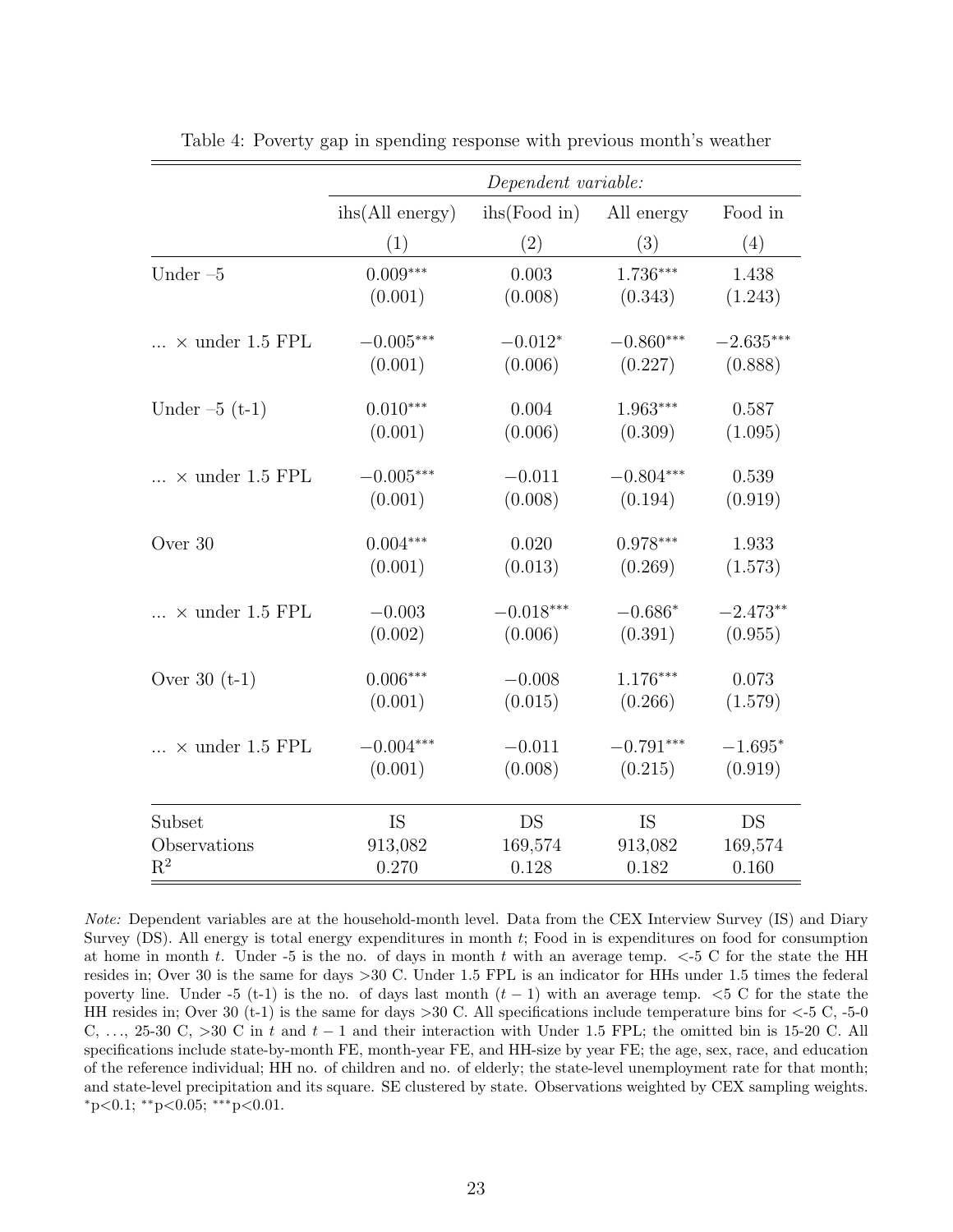# Appendices

# A Additional figures and tables



Figure A.1: Temperature distribution over sample period

Note: The distribution of mean daily temperatures is shown for observations in the CEX IS and DS over the study period (2004–2018). Dashed vertical lines at –5C and 30C illustrate the frequency of extreme monthly mean temperatures. Note, the temperature bins used in our analysis are counts of daily mean temperatures falling into each range.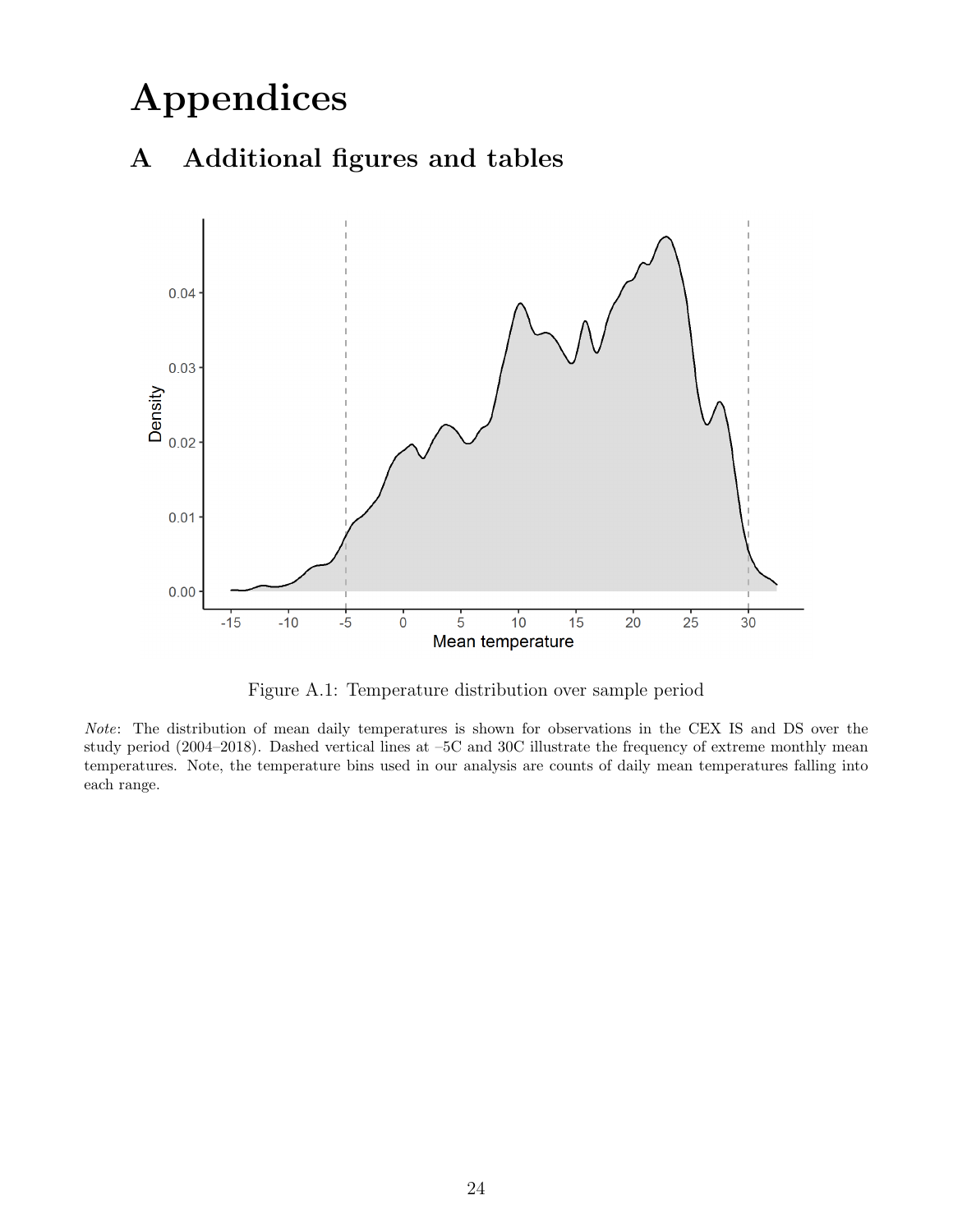| Statistic                         | Mean   | Median         | St. Dev. | N         |
|-----------------------------------|--------|----------------|----------|-----------|
| Diary/Interview $(0/1)$           | 0.84   | $\mathbf{1}$   | 0.36     | 1,086,101 |
| Days under $-5C$                  | 1.16   | 0.00           | 3.53     | 1,086,101 |
| $ -5 -0C$                         | 1.75   | 0.001          | 3.50     | 1,086,101 |
| $ 0 - 5C$                         | 2.99   | 0.25           | 4.42     | 1,086,101 |
| $ 5-10C$                          | 3.98   | 1.73           | 4.68     | 1,086,101 |
| $10 - 15C$<br>$\dddotsc$          | 4.69   | 2.73           | 4.97     | 1,086,101 |
| $\ldots 15 - 20C$                 | 5.36   | 4.07           | 5.17     | 1,086,101 |
| $\ldots 20 - 25C$                 | 5.89   | 2.45           | 6.76     | 1,086,101 |
| $\ldots\ 25\text{--}30C$          | 4.11   | 0.03           | 7.41     | 1,086,101 |
| Days over 30C                     | 0.52   | $\overline{0}$ | 2.31     | 1,086,101 |
| Precipitation                     | 2.82   | 2.60           | 1.88     | 1,086,101 |
| Unemployment                      | 6.35   | 5.70           | 2.26     | 1,086,101 |
| Age (reference person)            | 50.38  | 50             | 16.92    | 1,086,101 |
| Female (reference person) $(0/1)$ | 0.53   | $\mathbf{1}$   | 0.50     | 1,086,101 |
| Income                            | 59,973 | 40,967         | 70,461   | 1,086,101 |
| Under FPL $(0/1)$                 | 0.24   | $\theta$       | 0.43     | 1,086,101 |
| Under 1.5 FPL $(0/1)$             | 0.33   | $\theta$       | 0.47     | 1,086,101 |
| Under 2 FPL $(0/1)$               | 0.41   | $\theta$       | 0.49     | 1,086,101 |
| HH size (truncated)               | 2.55   | 2              | 1.47     | 1,086,101 |
| Any children under 18             | 0.34   | $\theta$       | 0.47     | 1,086,101 |
| Number of children                | 0.64   | 0              | 1.07     | 1,086,101 |
| Any elderly over 64               | 0.26   | $\overline{0}$ | 0.44     | 1,086,101 |
| Number of elderly                 | 0.35   | 0              | 0.64     | 1,086,101 |

Table A.1: Additional summary statistics

Note: Statistics constructed from the CEX for 2004-2018. Unweighted statistics from combined interview and diary survey data (statistics are similar across the two survey products). N is the no. of household-months. Days under -5C are the no. of days in that month with an average daily temperature under -5C. Other weather variables are similar. Unemployment is the state unemployment rate for that month. Income is household income in Jan. 2018 dollars (approximated from binned responses). FPL is the Federal Poverty Line.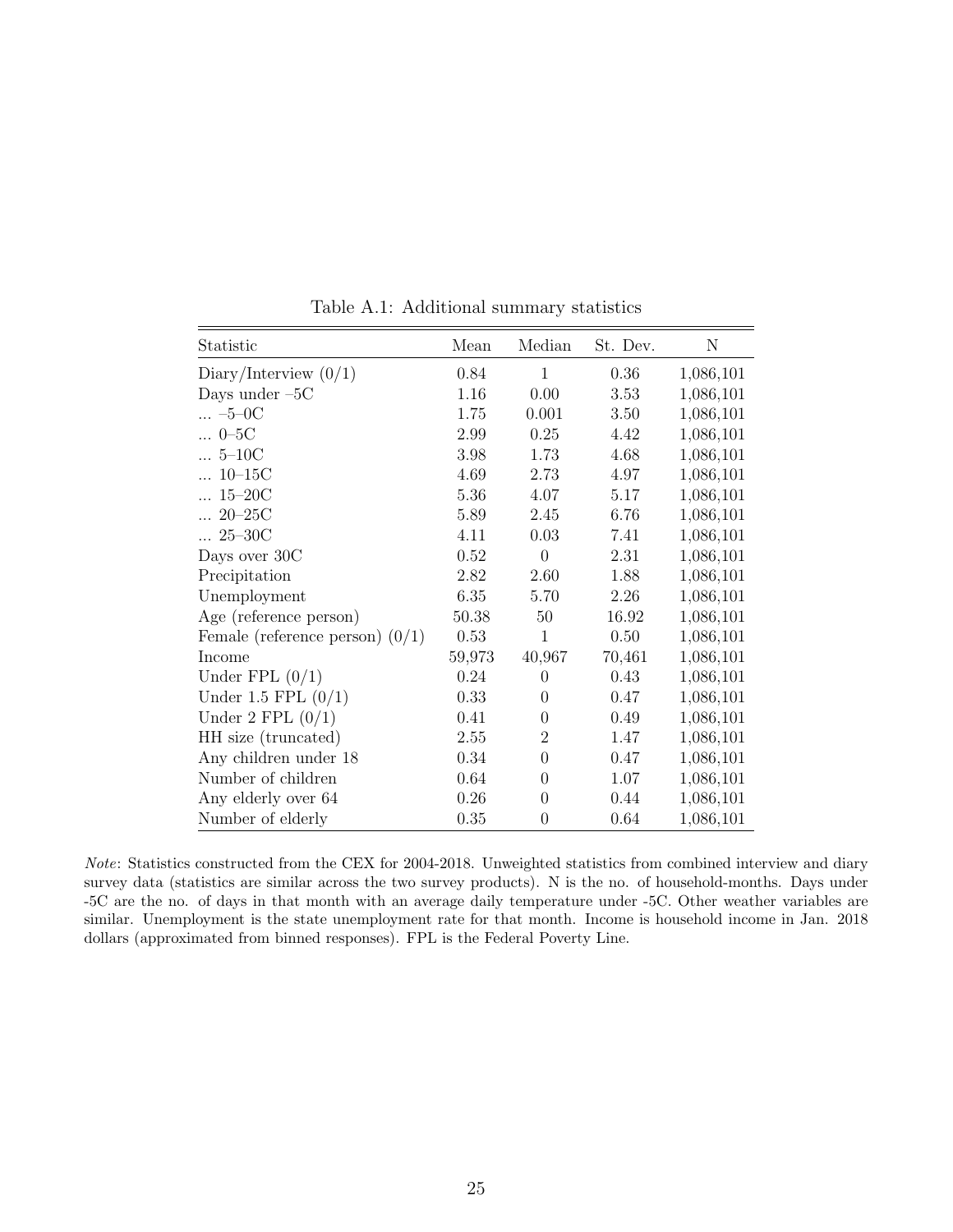|                                |                        |                        |                        | Dependent variable:    |                        |                        |
|--------------------------------|------------------------|------------------------|------------------------|------------------------|------------------------|------------------------|
|                                |                        | ihs(All energy)        |                        | All energy             |                        |                        |
|                                | (1)                    | (2)                    | (3)                    | (4)                    | (5)                    | (6)                    |
| Under $-10$                    | $0.014***$<br>(0.002)  |                        |                        | $2.298***$<br>(0.447)  |                        |                        |
| $\ldots$ × under 1.5 FPL       | $-0.010***$<br>(0.001) |                        |                        | $-1.407***$<br>(0.307) |                        |                        |
| Under $-5$                     |                        | $0.012***$<br>(0.002)  | $0.012***$<br>(0.002)  |                        | $2.258***$<br>(0.381)  | 2.276***<br>(0.379)    |
| $\ldots$ × under 1.5 FPL       |                        | $-0.007***$<br>(0.001) | $-0.007***$<br>(0.001) |                        | $-1.193***$<br>(0.210) | $-1.229***$<br>(0.206) |
| Over 25                        |                        | $0.003***$<br>(0.001)  |                        |                        | $0.608***$<br>(0.136)  |                        |
| $\ldots$ × under 1.5 FPL       |                        | $-0.001$<br>(0.001)    |                        |                        | $-0.340*$<br>(0.170)   |                        |
| Over $30$                      | $0.006***$<br>(0.002)  |                        | $0.006***$<br>(0.002)  | $1.367***$<br>(0.325)  |                        | $1.367***$<br>(0.325)  |
| $\ldots$ × under 1.5 FPL       | $-0.004*$<br>(0.002)   |                        | $-0.004*$<br>(0.002)   | $-1.036**$<br>(0.440)  |                        | $-1.036**$<br>(0.440)  |
| Subset                         | IS                     | IS                     | IS                     | IS                     | IS                     | <b>IS</b>              |
| Observations<br>$\mathbf{R}^2$ | 914,765<br>0.270       | 914,765<br>0.270       | 914,765<br>0.270       | 914,765<br>0.182       | 914,765<br>0.182       | 914,765<br>0.182       |

Table A.2: Poverty gap in spending response by temperature cutoffs

Note: Dependent variables are at the household-month level. Data from the CEX Interview Survey (IS) and Diary Survey (DS). All energy is total energy expenditures; Food in is expenditures on food for consumption at home. Under -10 is the no. of days in that month with an average temp.  $\lt$ -10 C for the state the HH resides in; Under -5 is the same for days  $\lt 25$ ; Over 25 is the same for days  $\gt 25$  C; and Over 30 is the same for days  $\gt 30$  C. Under 1.5 FPL is an indicator for HHs under 1.5 times the federal poverty line. Each specification includes all intermediate temperature bins in 5 degree increments and their heir interaction with Under 1.5 FPL; the omitted bin is 15-20 C. All specifications include state-by-month FE, month-year FE, and HH-size by year FE; the age, sex, race, and education of the reference individual; HH no. of children and no. of elderly; the state-level unemployment rate for that month; and state-level precipitation and its square. SE clustered by state. Observations weighted by CEX sampling weights.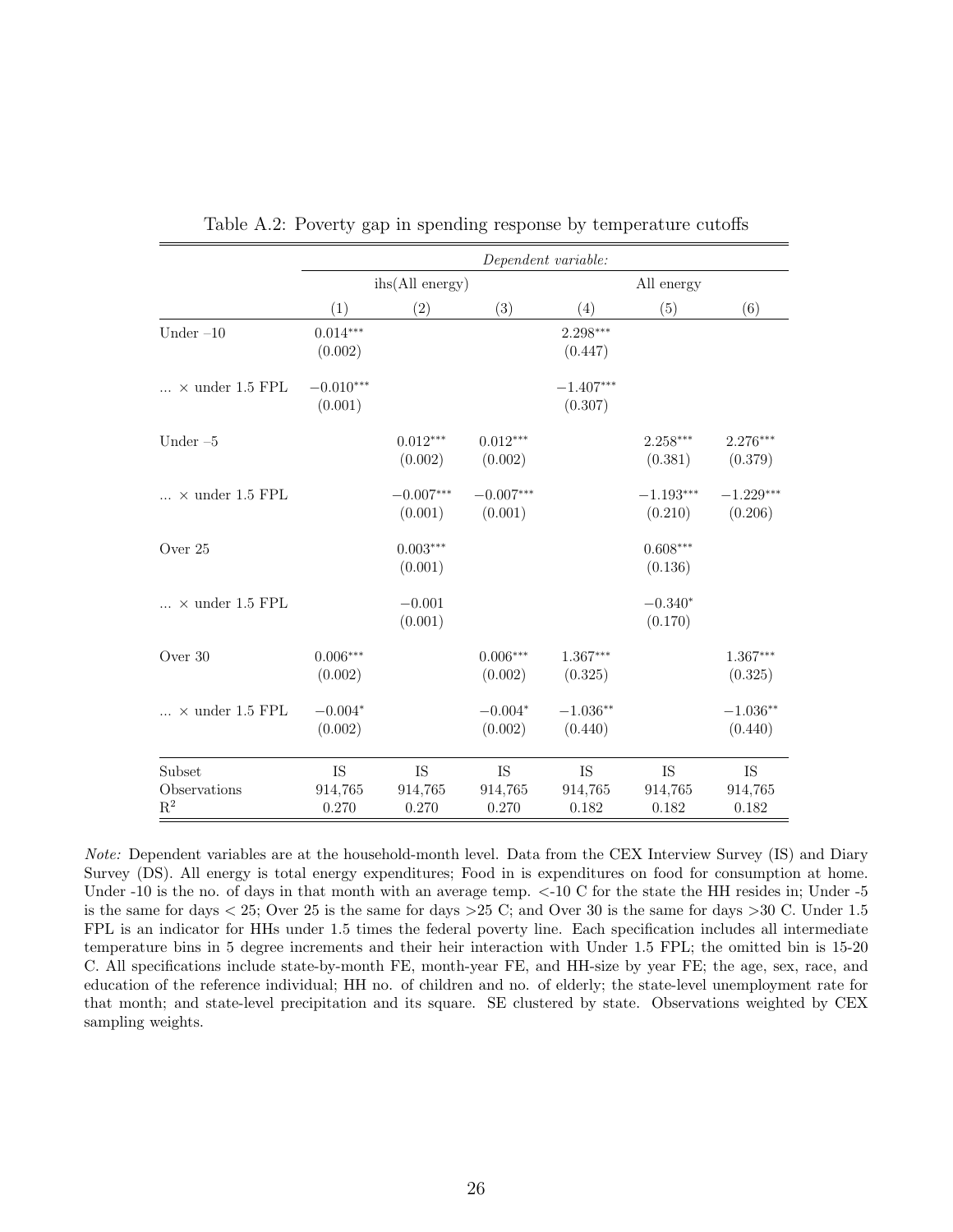|                          | Dependent variable:   |                 |             |             |                      |             |             |             |
|--------------------------|-----------------------|-----------------|-------------|-------------|----------------------|-------------|-------------|-------------|
|                          |                       | ihs(All energy) |             |             | All energy           |             |             |             |
|                          | (1)                   | (2)             | (3)         | (4)         | (5)                  | (6)         | (7)         | (8)         |
| Under $-5$               | $0.011***$            | $0.010***$      | $0.012***$  | $0.010***$  | $2.180***$           | $1.211**$   | $2.044***$  | $2.616***$  |
|                          | (0.002)               | (0.003)         | (0.002)     | (0.002)     | (0.372)              | (0.451)     | (0.378)     | (0.603)     |
| $\ldots$ × under 1.5 FPL | $-0.007***$           | $-0.004***$     | $-0.007***$ | $-0.005***$ | $-1.213***$          | $-0.525**$  | $-0.994***$ | $-1.045***$ |
|                          | (0.001)               | (0.001)         | (0.002)     | (0.001)     | (0.208)              | (0.215)     | (0.368)     | (0.367)     |
| Over 30                  | $0.006***$            | 0.004           | $0.007***$  | $0.004**$   | $1.272***$           | 0.559       | $1.460***$  | $0.985**$   |
|                          | (0.002)               | (0.002)         | (0.002)     | (0.002)     | (0.313)              | (0.362)     | (0.328)     | (0.433)     |
| $\ldots$ × under 1.5 FPL | $-0.004*$             | $-0.005$        | $-0.003**$  | $-0.004***$ | $-0.932**$           | $-0.630$    | $-0.348$    | $-1.055***$ |
|                          | (0.002)               | (0.004)         | (0.001)     | (0.001)     | (0.378)              | (0.588)     | (0.252)     | (0.243)     |
| Number of rooms          | $0.104***$<br>(0.005) |                 |             |             | 20.729***<br>(1.312) |             |             |             |
| Subset                   | All rooms             | $0 - 4$ rms     | $5-6$ rms   | $7+$ rms    | All rooms            | $0 - 4$ rms | $5-6$ rms   | $7+$ rms    |
| Observations             | 907,653               | 218,890         | 355,312     | 333,451     | 907,653              | 218,890     | 355,312     | 333,451     |
| $\mathbf{R}^2$           | 0.344                 | 0.214           | 0.190       | 0.208       | 0.241                | 0.130       | 0.143       | 0.158       |

Table A.3: Poverty gap in spending response by number of rooms in home

Note: Dependent variables are at the household-month level. Data from the CEX Interview Survey (IS) and Diary Survey (DS). All energy is total energy expenditures; Food in is expenditures on food for consumption at home. Under -10 is the no. of days in that month with an average temp.<-10 C for thestate the HH resides in; Under -5 is the same for days  $\lt 25$ ; Over 25 is the same for days  $>25$  C; and Over 30 is the same for days  $>30$  C. Under 1.5 FPL is an indicator for HHs under 1.5 times the federal poverty line. Each specification includes all intermediate temperature bins in 5 degree increments and their heir interaction with Under 1.5 FPL; the omitted bin is 15-20 C. All specifications include state-by-month FE, month-year FE, and HH-size by year FE; the age,sex, race, and education of the reference individual; HH no. of children and no. of elderly; the state-level unemployment rate for that month; and state-levelprecipitation and its square. SE clustered by state. Observations weighted by CEX sampling weights.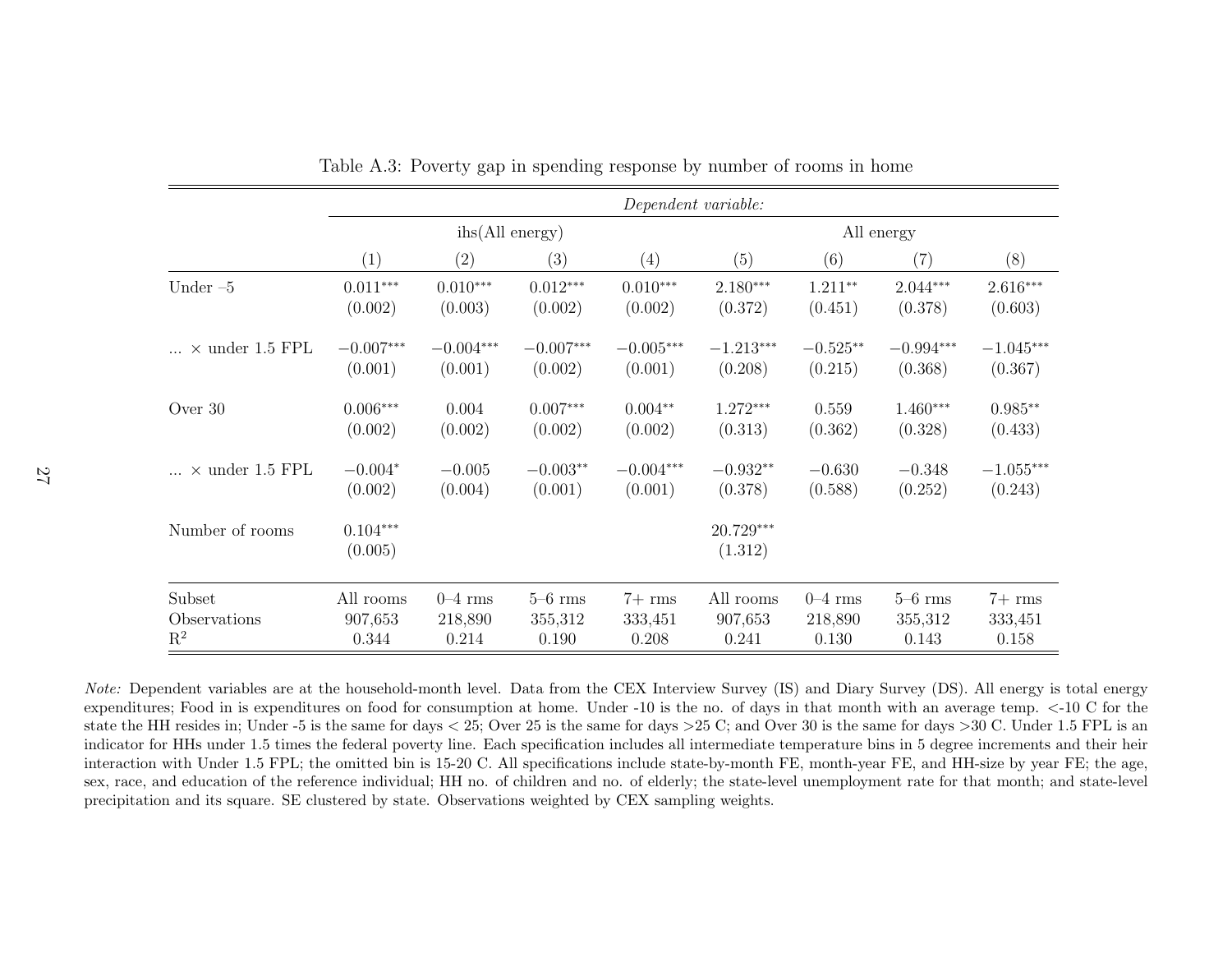|                                |                        |                        |                        | Dependent variable:    |                        |                        |  |
|--------------------------------|------------------------|------------------------|------------------------|------------------------|------------------------|------------------------|--|
|                                |                        | ihs(All energy)        |                        | All energy             |                        |                        |  |
|                                | (1)                    | (2)                    | (3)                    | (4)                    | (5)                    | (6)                    |  |
| Under $-5$                     | $0.011***$<br>(0.002)  | $0.012***$<br>(0.002)  | $0.012***$<br>(0.002)  | $2.158***$<br>(0.375)  | $2.276***$<br>(0.379)  | 2.303***<br>(0.386)    |  |
| $\ldots$ × under 1 FPL         | $-0.007***$<br>(0.001) |                        |                        | $-1.170***$<br>(0.216) |                        |                        |  |
| $\ldots$ × under 1.5 FPL       |                        | $-0.007***$<br>(0.001) |                        |                        | $-1.229***$<br>(0.206) |                        |  |
| $\ldots$ × under 2 FPL         |                        |                        | $-0.006***$<br>(0.001) |                        |                        | $-1.017***$<br>(0.203) |  |
| Over 30                        | $0.005***$<br>(0.002)  | $0.006***$<br>(0.002)  | $0.007***$<br>(0.002)  | $1.124***$<br>(0.296)  | $1.367***$<br>(0.325)  | $1.558***$<br>(0.350)  |  |
| $\ldots$ × under 1 FPL         | $-0.003$<br>(0.002)    |                        |                        | $-0.513$<br>(0.428)    |                        |                        |  |
| $\ldots$ × under 1.5 FPL       |                        | $-0.004*$<br>(0.002)   |                        |                        | $-1.036**$<br>(0.440)  |                        |  |
| $\ldots$ × under 2 FPL         |                        |                        | $-0.005**$<br>(0.002)  |                        |                        | $-1.240**$<br>(0.503)  |  |
| Subset                         | <b>IS</b>              | <b>IS</b>              | <b>IS</b>              | <b>IS</b>              | <b>IS</b>              | <b>IS</b>              |  |
| Observations<br>$\mathbf{R}^2$ | 914,765<br>0.267       | 914,765<br>0.270       | 914,765<br>0.272       | 914,765<br>0.180       | 914,765<br>0.182       | 914,765<br>0.183       |  |

| Table A.4: Poverty gap in spending response by FPL status |  |  |  |  |
|-----------------------------------------------------------|--|--|--|--|
|                                                           |  |  |  |  |

Note: Dependent variables are at the household-month level. Data from the CEX Interview Survey (IS) and Diary Survey (DS). All energy is total energy expenditures; Food in is expenditures on food for consumption at home. Under -5 is the no. of days in that month with an average temp.  $\lt$ -5 C for the state the HH resides in; Over 30 is the same for days >30 C. Under 1, 1.5, and 2 FPL are indicators for HHs under 1, 1.5, and 2 times the federal poverty line. All specifications include temperature bins for  $\lt$ -5 C, -5-0 C, ..., 25-30 C, >30 C and the relevant FPL indicator; the omitted bin is 15-20 C. All specifications include state-by-month FE, month-year FE, and HH-size by year FE; the age, sex, race, and education of the reference individual; HH no. of children and no. of elderly; the state-level unemployment rate for that month; and state-level precipitation and its square. SE clustered by state. Observations weighted by CEX sampling weights. <sup>∗</sup>p<0.1; ∗∗p<0.05; ∗∗∗p<0.01.